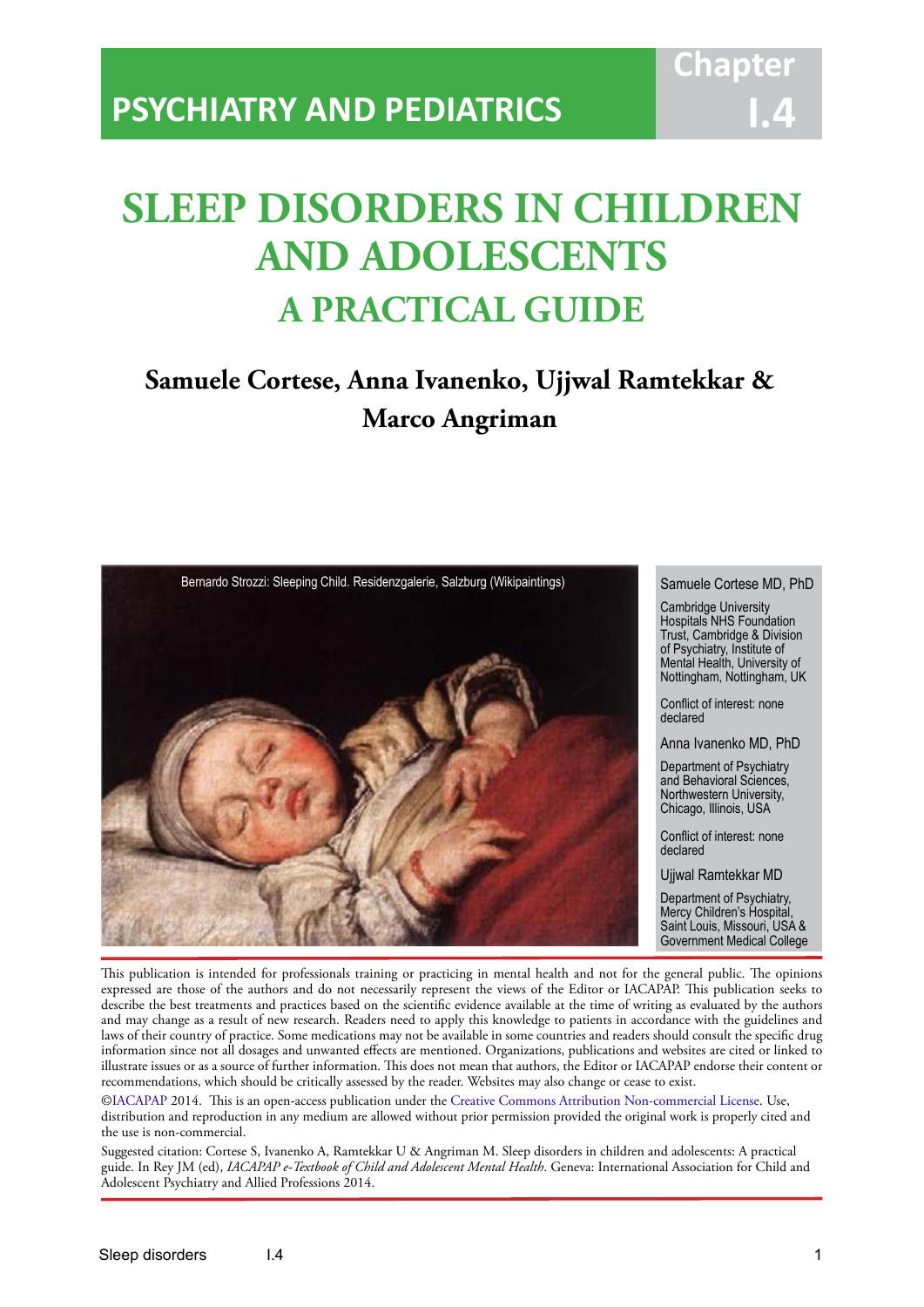The formulation of sleep was defined by the Roman poet and philosopher Lucretius as the "absence of wakefulness" (Chokroverty, 2009). The notion of sleep as a state characterized by a suspension of voluntary functions cont philosopher Lucretius as the "absence of wakefulness" (Chokroverty, 2009). The notion of sleep as a state characterized by a suspension of voluntary functions continued to be predominant until the  $19<sup>th</sup>$  century. Current sleep medicine conceptualizes sleep not as a simple absence of wakefulness and perception or a suspension of sensorial processes but the result of a combination of a passive withdrawal of afferent stimuli to the brain and functional activation of certain neurons in specific brain areas. As such, sleep is considered an active rather than a passive process. Despite remarkable progress in the field of sleep medicine in the past century, the answer to the question: why do we sleep? remains elusive. However, a large amount of empirical evidence shows that alterations in sleep quantity or quality do impact on cognitive, affective and, more generally, psychological functions. Therefore, an understanding of a patient's health includes consideration of the state of the patient asleep as well as awake.

The present chapter is intended as a practical guide to help clinicians recognize, diagnose and manage the more common sleep disturbances in children and adolescents according to available empirical evidence or clinical experience rather than as an overview of the science of pediatric sleep medicine. Nonetheless, before discussing the presentation and management of the most relevant sleep disorders in children, we will provide an introduction to the basic principles of sleep and sleep medicine to better understand disorders of sleep. Finally, given the international readership to which this chapter is addressed, we will discuss some issues pertaining to pediatric sleep medicine in low- and middle-income countries.

#### **NORMAL SLEEP IN CHILDREN AND ADOLESCENTS**

#### **Definition of sleep**

The state of sleep (and wakefulness) can be defined based on behavioral as well as physiological criteria. The former include posture, mobility, response to stimulation, level of alertness, eyelids, and eye movement (Table I.4.1). The latter are based on parameters from electroencephalography (EEG), electromiography (EMG) to assess muscle tone, and electro-oculography, to record eye movements (Table I.4.2).

#### **Basic neurophysiologic aspects**

Based on EEG, EMG and electro-oculography patterns, four types (or stages) of sleep can be identified (Table I.4.3 and Figure I.4.1). In an individual without sleep abnormalities, non-rapid eye movement (NREM) and rapid eye movement (REM) phases alternate in a cyclic manner, each cycle lasting on average from 90 to 110 minutes. During a normal sleep period in adults, 4–6 such cycles are noted (Figure I.4.2). It is important to be aware of this alternation because certain abnormal motor activities are characteristically associated with NREM or REM stages.

The term *sleep macro-architecture* refers to the description of sleep in terms of sleep states (wakefulness *vs*. sleep) and stages, sleep cycles (NREM/REM), sleep and Superspecialty Hospital, Nagpur, India

Conflict of interest: none declared

Marco Angriman MD

Child Neurology and Neurorehabilitation Unit, Central Hospital of Bolzano, Italy

Conflict of interest: none declared

Do you have questions? Comments?

[Click here to go to the](https://www.facebook.com/pages/IACAPAP-Textbook-of-Child-and-Adolescent-Mental-Health/249690448525378)  Textbook's Facebook page to share your views about the chapter with other readers, question the authors or editor and make comments.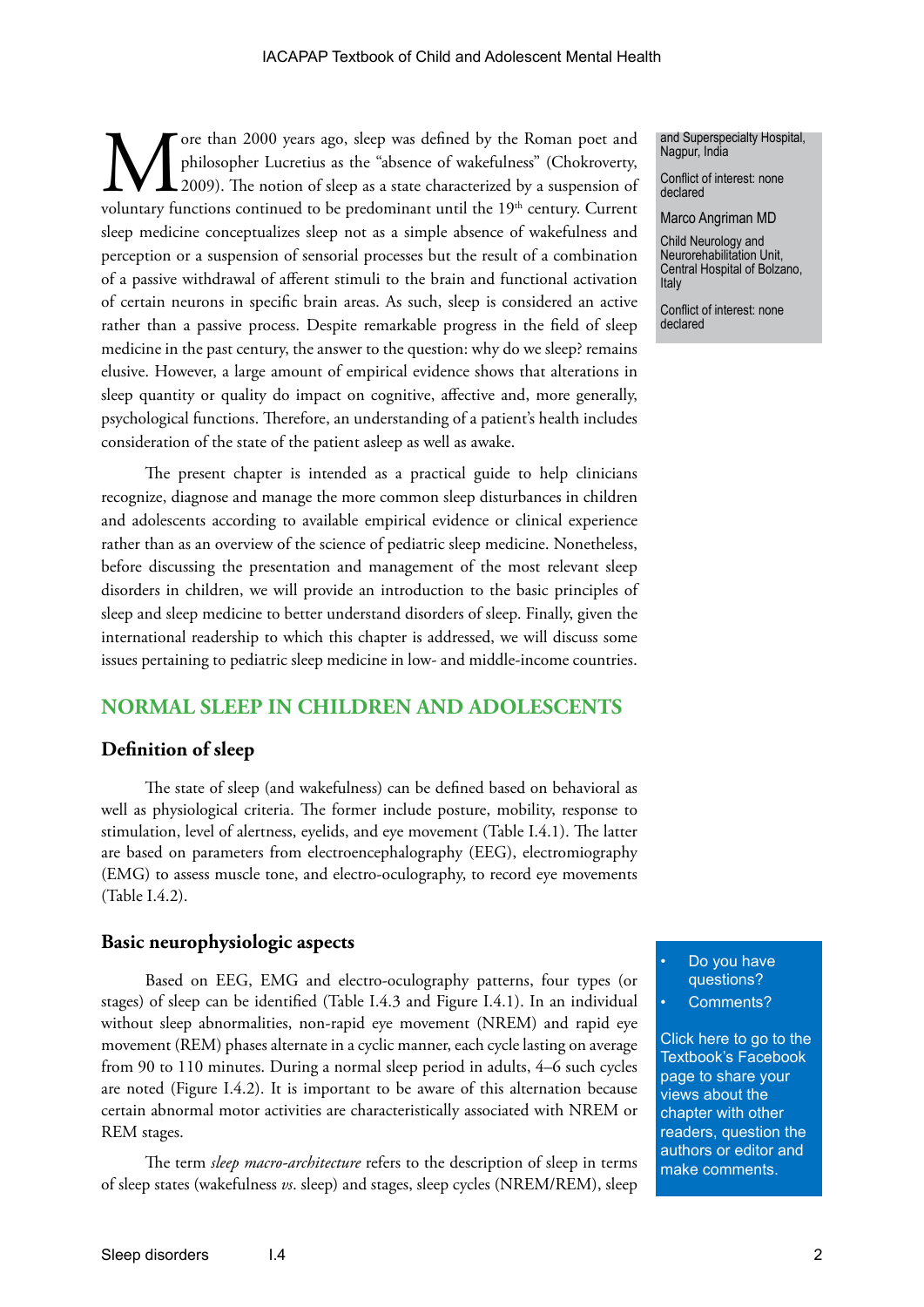| Table I.4.1<br>Behavioral criteria for wakefulness and sleep* |                                                  |                                                                                                  |
|---------------------------------------------------------------|--------------------------------------------------|--------------------------------------------------------------------------------------------------|
| <b>Criteria</b>                                               | <b>Non-rapid eye</b><br>movement (NREM)<br>sleep | <b>Rapid eye movement</b><br>(REM) sleep                                                         |
| <b>Posture</b>                                                | Recumbent<br>$\bullet$                           | Recumbent<br>$\bullet$                                                                           |
| <b>Mobility</b>                                               | Slightly reduced or<br>$\bullet$<br>immobile     | Moderately reduced<br>$\bullet$<br>or immobile<br>Myoclonic jerks may<br>$\bullet$<br>be present |
| <b>Response to</b><br><b>stimulation</b>                      | Mildly to moderately<br>$\bullet$<br>reduced     | Moderately reduced<br>$\bullet$<br>or no response                                                |
| <b>Level of alertness</b>                                     | Unconscious (reversible)<br>$\bullet$            | Unconscious<br>$\bullet$<br>(reversible)                                                         |
| <b>Eyelids</b>                                                | Closed<br>$\bullet$                              | Closed                                                                                           |
| *Adapted from Chokroverty (2009)                              |                                                  |                                                                                                  |

latency (defined as time to the first sleep stage) and sleep efficiency (defined as sleep time divided by total time in bed).

*Sleep micro-structure* includes more 'subtle' phenomena such as:

- Arousals (transient events resulting in fragmented sleep without behavioral awakening)
- Cyclic alternating pattern (an endogenous rhythm present in NREM sleep characterized by a periodic EEG activity with sequences of transient electrocortical activations [phase A of the cycle] that are distinct from background EEG activity [phase B of the cycle] allowing quantification of the oscillating arousability)
- Sleep spindles (bursts of brain waves of 12-14 Hz, during stage 2), and
- K complexes (brief negative high-voltage peak, followed by a positive complex and a final negative peak) (Figure I.4.3).

| Table I.4.2<br>Physiologic criteria for wakefulness and sleep* |                                                  |                                                                         |
|----------------------------------------------------------------|--------------------------------------------------|-------------------------------------------------------------------------|
| <b>Criteria</b>                                                | <b>Non-rapid eye</b><br>movement<br>(NREM) sleep | <b>Rapid eye movement</b><br>(REM) sleep                                |
| Electroencephalography                                         | Synchronized                                     | Theta or saw-tooth<br>$\bullet$<br>waves<br>Desynchronized<br>$\bullet$ |
| <b>Electromiography</b><br>(muscle tone)                       | Mildly reduced                                   | Moderately to severely<br>$\bullet$<br>reduced or may be<br>absent      |
| <b>Electro-oculography</b>                                     | Slow rolling eye<br>movements                    | Rapid eye movements                                                     |
| *Adapted from Chokroverty (2009).                              |                                                  |                                                                         |



In 1913, French Scientist Henri Pieron (see image) authored a book entitled *Le Probleme Physiologique du Sommeil*, which was the first text to examine sleep from a physiological perspective. This work is usually regarded as the beginning of the modern approach to sleep research. Dr Nathaniel Kleitman, now known as the "Father of American sleep research," began work in Chicago in the 1920s questioning the regulation of sleep and wakefulness and of circadian rhythms. Kleitman's crucial work included studies of sleep characteristics in different populations and the effect of sleep deprivation. In 1953 he and one of his students, Dr Eugene Aserinsky, made the landmark discovery of rapid eye movement (REM) during sleep.

Another of Kleitman's students, Dr William C Dement, extended Dr Kleitman's path of research. Dement described the "cyclical" nature of nocturnal sleep in 1955, and in 1957 and '58 established the relationship between REM sleep and dreaming. In 1958, Dement published a paper on the existence of a cyclic organization of sleep in cats. This finding (sleep cycles in species other than humans) created an explosion of fundamental research that pulled together researchers from many different fields (electro-physiology, pharmacology, biochemistry) for the next 20 years.

Source [http://www.stanford.](http://www.stanford.edu/~dement/history.html
) [edu/~dement/history.html](http://www.stanford.edu/~dement/history.html
)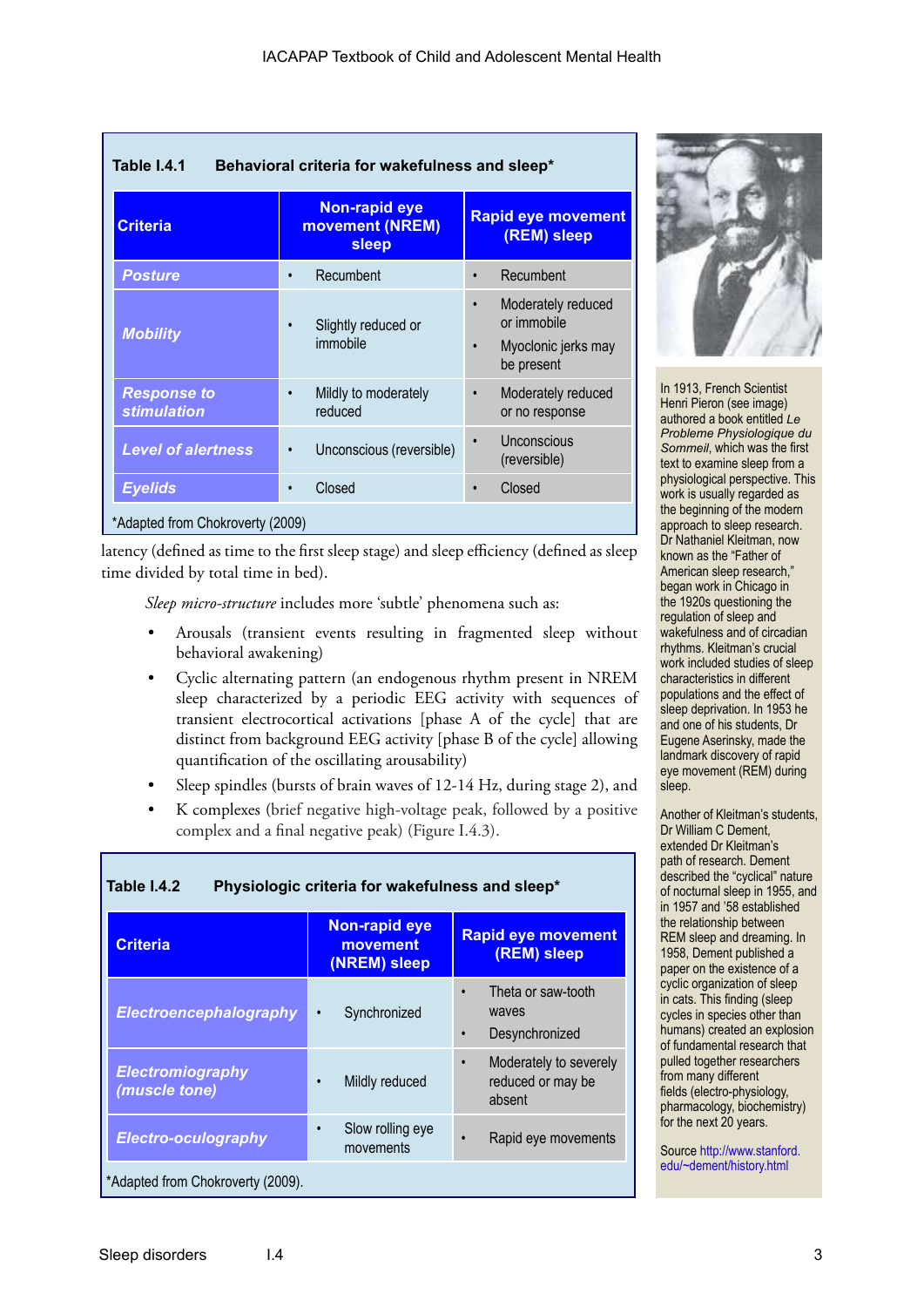

**Figure I.4.2 Sleep stages based on neurophysiologic factors\***



\*http://www.end-your-sleep-deprivation.com/stages-of-sleep.html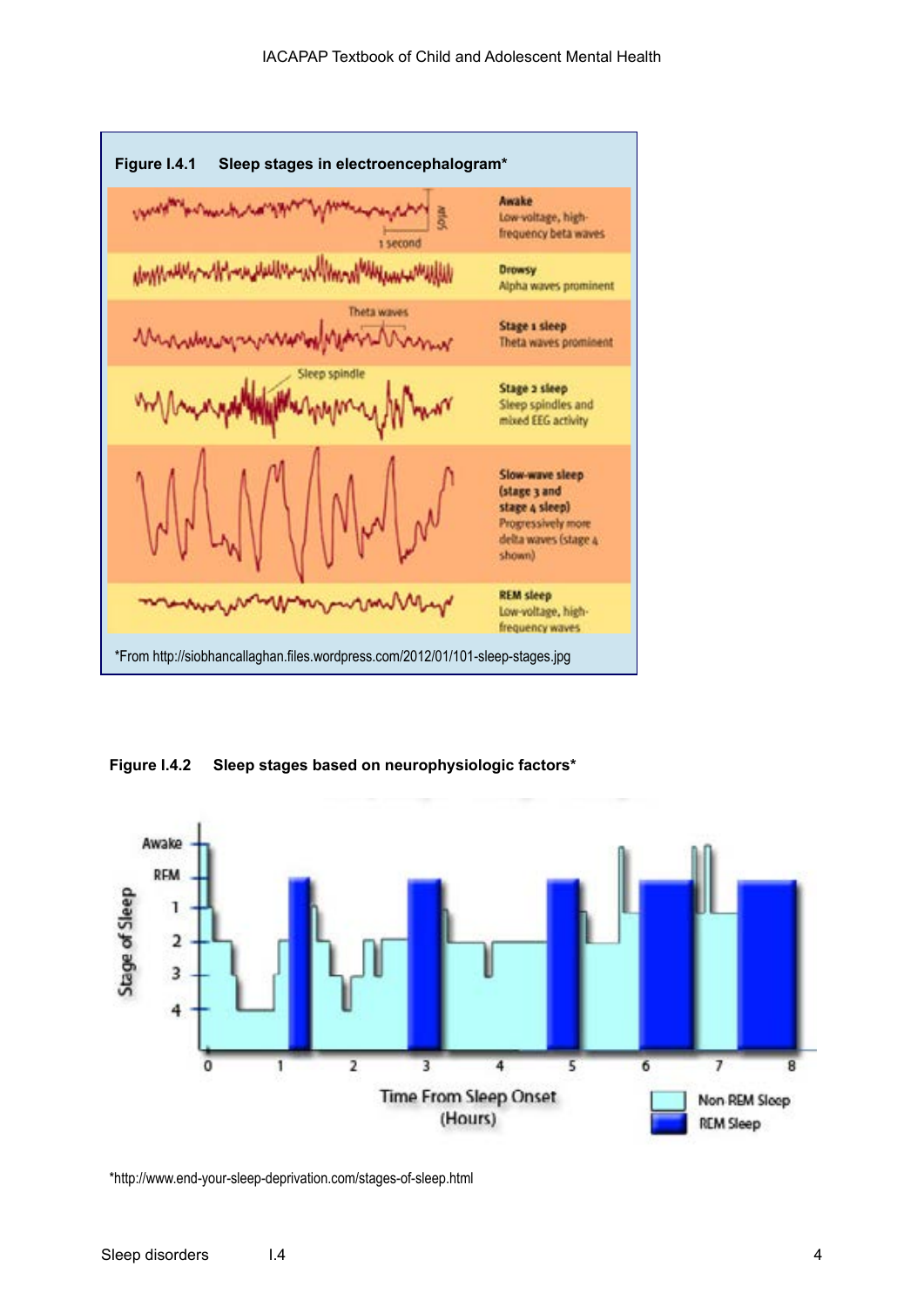#### **Developmental aspects of sleep**

Several normative changes in sleep macro- and micro-structure occur during development. In general, sleep requirements decrease from the newborn (about 16 h/day of sleep) to the young child (3-5 years old: 11 h/day), to the older child (10-11 years old: 10 h/day), to the adult (7.5-8 h/day). Sleep cycles last about 45 minutes in young children, 60 minutes in 9-year-olds, and 90-110 minutes after the age of 10 (as in adults). The percentage of REM and NREM sleep are approximately the same in the newborn; there is then a progressive decrease in the percentage of REM sleep as we grow older. Spindles and K complex are fully formed by the age of 3 and 6 months, respectively. For an example of REM sleep in a polysomnogram, see Figure I.4.4.

#### **HEALTHY SLEEP PRACTICES OR 'SLEEP HYGIENE'**

Healthy sleep practices, commonly referred to as *good sleep hygiene*, include modifiable daytime, bedtime, and nighttime practices that positively impact on sleep initiation, maintenance, quantity, quality, and sleep environment (Tables I.4.4 and I.4.5). Recommendations for healthy sleep usually include guidance across a wide range of activities such as adoption of a bedtime routine, consistent bedtime and wake time, a quiet, dark and cool bedroom, avoidance of caffeinated products, and daily physical activities. Healthy sleep practices are also a fundamental component of sleep education designed to prevent sleep problems from developing (primary prevention), to address poor sleep quality (secondary prevention), and to treat existing sleep disorders. Education about sleep hygiene is a standard component of treatment for typically developing children with sleep problems as well as for those with chronic medical conditions and psychiatric disorders.

| <b>Table I.4.3</b><br>Sleep stages                                                                                        |                                                                                                                           |                                                      |                        |                                                |
|---------------------------------------------------------------------------------------------------------------------------|---------------------------------------------------------------------------------------------------------------------------|------------------------------------------------------|------------------------|------------------------------------------------|
| <b>Stage</b>                                                                                                              | <b>EEG</b>                                                                                                                | <b>EMG</b>                                           | Electro-<br>oculogram  | % of total<br>sleep<br>duration (in<br>adults) |
| <b>NREM stage N1</b>                                                                                                      | Low amplitude, mixed<br>frequency; theta rhythm (4-7<br>Hz), with vertex sharp waves<br>(biphasic waves, $\leq 0.5$ sec.) | Slight decrease in<br>tonic muscle activity          | Slow eye<br>movements  | $3 - 8$                                        |
| <b>NREM stage N2</b>                                                                                                      | Low-voltage activity with<br>sleep spindles (11-16 Hz) and<br>K-complexes (biphasic waves ≥<br>$0.5$ sec.)                | Further decrease in<br>muscle activity               | No eye<br>movements    | 45-55                                          |
| <b>NREM stage N3</b><br>(or slow wave)                                                                                    | High-amplitude ( $\geq$ 75 µV), slow<br>$(S 2 Hz)$ waves lasting $\geq 20\%$ of<br>the epoch                              | Low tonic activity                                   | No eye<br>movements    | $15 - 20$                                      |
| <b>REM sleep</b>                                                                                                          | Low-voltage, saw-tooth waves<br>(2-6 Hz), predominant theta<br>activity                                                   | Muscle atonia<br>(phasic twitches<br>may be present) | Rapid-eye<br>movements | $20 - 25$                                      |
| EEG: electroencephalography; EMG: electromiography; REM: rapid eye movement sleep; NREM: non-rapid eye movement<br>sleep. |                                                                                                                           |                                                      |                        |                                                |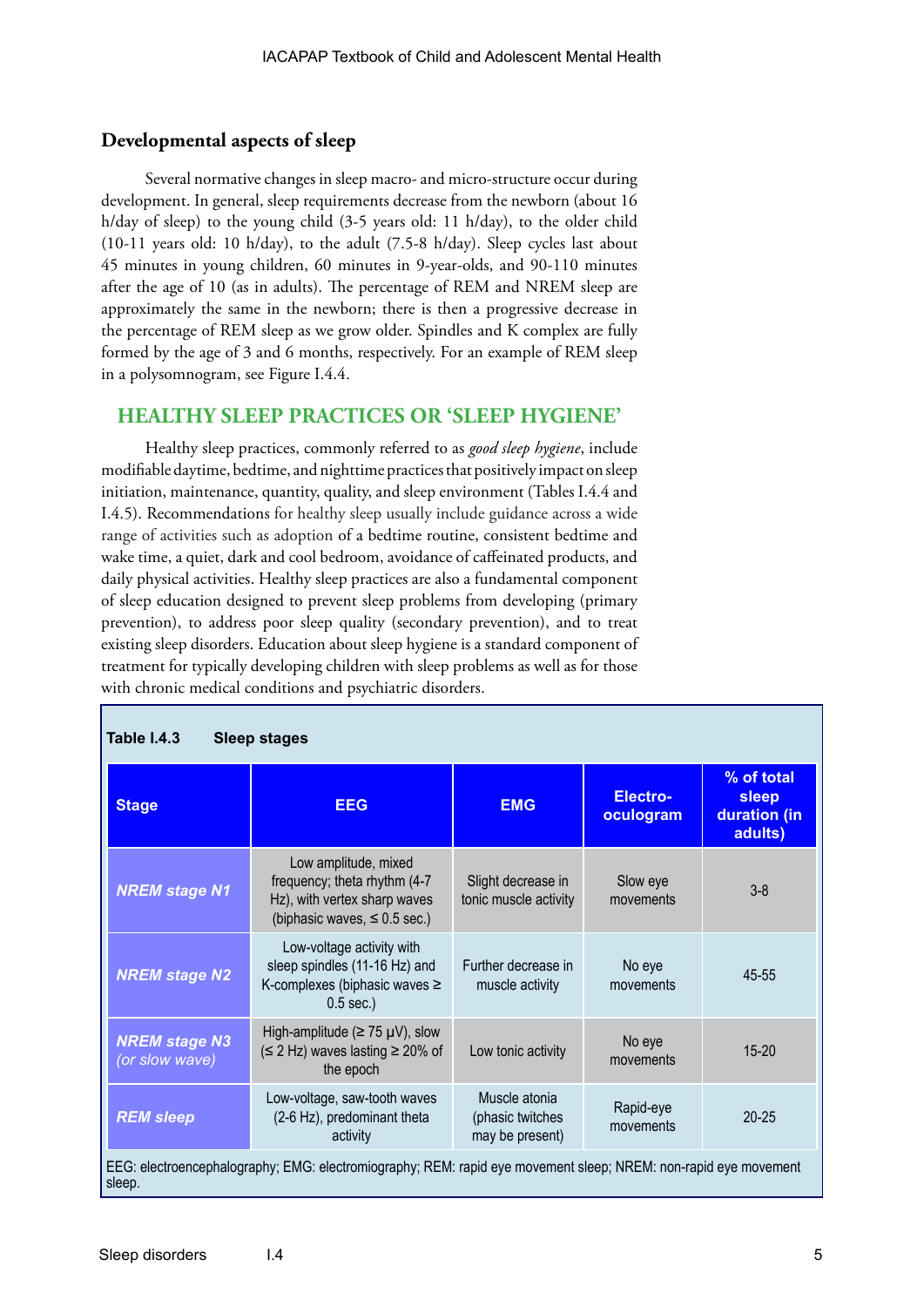**Figure I.4.3 Sleep spindle and K complex**







\*http://en.wikipedia.org/wiki/Sleep

Healthy sleep practices are potential mediating factors between biological sleep needs and environmental circumstances which facilitate or impede sleep. For example, one of the most important elements of a healthy sleep practice is a regular sleep and wake schedule. A consistent bedtime and wake time helps to reinforce circadian rhythms and optimize the *sleep drive*, processes which are instrumental in regulating healthy sleep-wake cycles. Because a child must be awake long enough during the day—and thus build up a sufficient sleep drive in order to feel sleepy at bedtime— sleeping in on weekends often creates a situation in which it becomes more difficult to initiate sleep the following night.

Another important aspect of healthy sleep practices involves ensuring adequate opportunity for sleep. While there is some variability in sleep needs across individuals, guidelines exist for recommended sleep amounts in children across different ages (Table I.4.5). When assessing individual sleep needs, it is important to also educate parents about clues which suggest that a child is not

#### **Sleep drive, sleep homeostasis and regulation**

Sleep drive refers to the need to sleep that gradually builds up with prolonged wakefulness and is related to sleep homeostasis—the property of a system to keep its internal environment stable. Homeostatic sleep/ wake regulation refers to the capability of the brain to compensate for transient sleep loss by increases in sleep duration and sleep intensity.

The two-process model of sleep/wake regulation assumes two independent but interacting processes, a circadian process (process C) and a homeostatic process (process S) that equally participate in the regulation of sleep. Process C determines the circadian variation of a wake signal independent from prior wake time. Process S can be considered as drive for sleep that is proportional to prior wake time. Process S is low in the morning after awakening from sleep and steadily increases with the time spent awake. Once sleep debts have accumulated, sleep only occurs if the circadian propensity for sleep is appropriate, i.e., if the circadian process opens a 'sleep window' during which the possibility to fall asleep increases.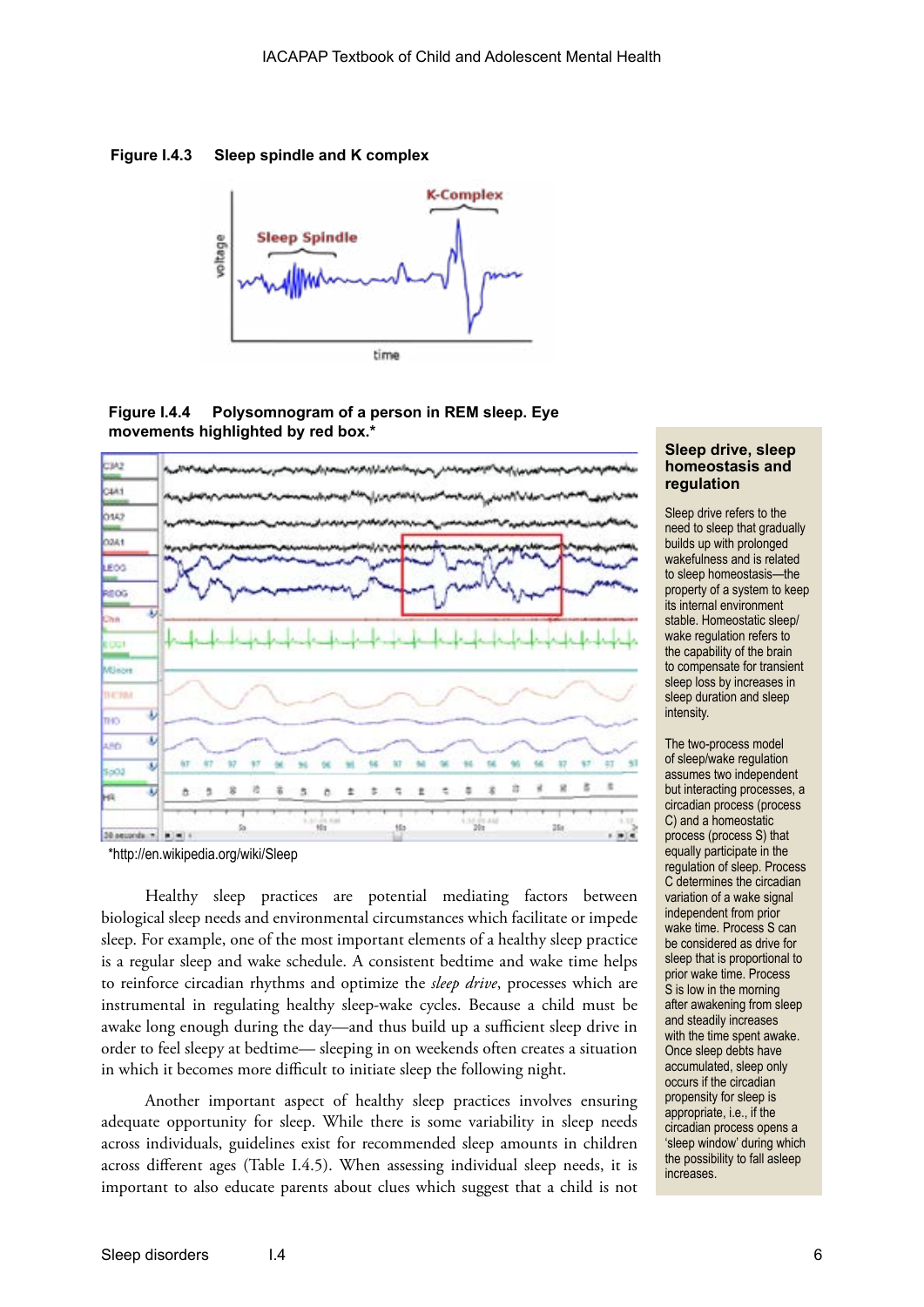| Table I.4.4<br><b>Healthy sleep practices*</b>                                                                                                                                                                                                                                                       |                                                                                                                                                                                                                                                                  |                |
|------------------------------------------------------------------------------------------------------------------------------------------------------------------------------------------------------------------------------------------------------------------------------------------------------|------------------------------------------------------------------------------------------------------------------------------------------------------------------------------------------------------------------------------------------------------------------|----------------|
| <b>Recommended</b>                                                                                                                                                                                                                                                                                   | <b>Not recommended</b>                                                                                                                                                                                                                                           |                |
| Going to bed about<br>the same time every<br>night<br>Going to bed in the<br>same place<br>Sleeping alone<br>No caffeine and<br>naps 4 hours before<br>hedtime<br>A calming bedtime<br>routine<br>Relaxing activities<br>before bedtime<br>Geting out of bed<br>about the same time<br>every morning | Drinking lots of liquids<br>before bedtime<br>Doing things that are<br>stimulating before<br>bedtime<br>Using the bed for<br>activities other than<br>sleep<br>Putting the child to<br>bed after falling asleep<br>elsewhere<br>Staying up past usual<br>bedtime | Тέ<br>*F<br>hi |

#### **Table I.4.5 Recommended sleep amounts in children and adolescents\***

| Age                                                                   | <b>Hours</b> |
|-----------------------------------------------------------------------|--------------|
| <b>Newborns (0-2 months)</b>                                          | $12 - 18$    |
| Infants (3-11 months)                                                 | $14 - 15$    |
| Toddlers (1-3 years)                                                  | $12 - 14$    |
| Preschoolers (3-5 years)                                              | $11 - 13$    |
| School-age children (6-10 years)                                      | $10 - 11$    |
| Teens (10-17 years)                                                   | 8.5-9.25     |
| *From the National sleep Foundation<br>http://www.sleepfoundation.org |              |

getting sufficient sleep (e.g., the child sleeps longer on weekends and during school vacations, is difficult to wake in the morning or dozes off during the day).

#### **ASSESSMENT OF SLEEP IN CHILDREN AND ADOLESCENTS**

The assessment of sleep and sleep disturbances in children (as well as in adults) is performed by means of subjective (i.e., based on information reported by the child and/or parents) or, when needed, objective tools (i.e., neurophysiological). Subjective assessment relies either on unstructured questions that explore the most relevant sleep-related behaviors (see Table I.4.6) or structured questionnaires, such as the [Sleep Disturbances Scale for Children,](http://www.julielowmd.com/Sleep_Disturbances_Scale_for_Children.pdf) the [Child Sleep Questionnaire](http://www.childrensnational.org/files/PDF/DepartmentsAndPrograms/Sleep-Medicine/SL-Child-Qs.pdf), and the [Children's Sleep habits Questionnaire.](http://www.gse.uci.edu/childcare/pdf/questionnaire_interview/Childrens%20Sleep%20Habits%20Questionnaire.pdf) A quick memory aid to assess sleep is known as BEARS, which provides a comprehensive screening tool for sleep disorders in children (Table I.4.7).

In order to assess sleep patterns over time, especially if sleep complaints are found during the interview, the clinician may also ask the child or parents (depending on the child's age and ability level) to complete a sleep diary. Parents, and children if appropriate, are asked to write details about what time the child goes to bed, how long does it take to fall asleep, the frequency and duration of nighttime awakenings, the timing and duration of daily naps, the time of waking up in the morning, and the total duration of sleep. A graphic sleep diary is preferable to information in written format. Free graphic sleep diaries are available from the US National Sleep Foundation (Figure I.4.5).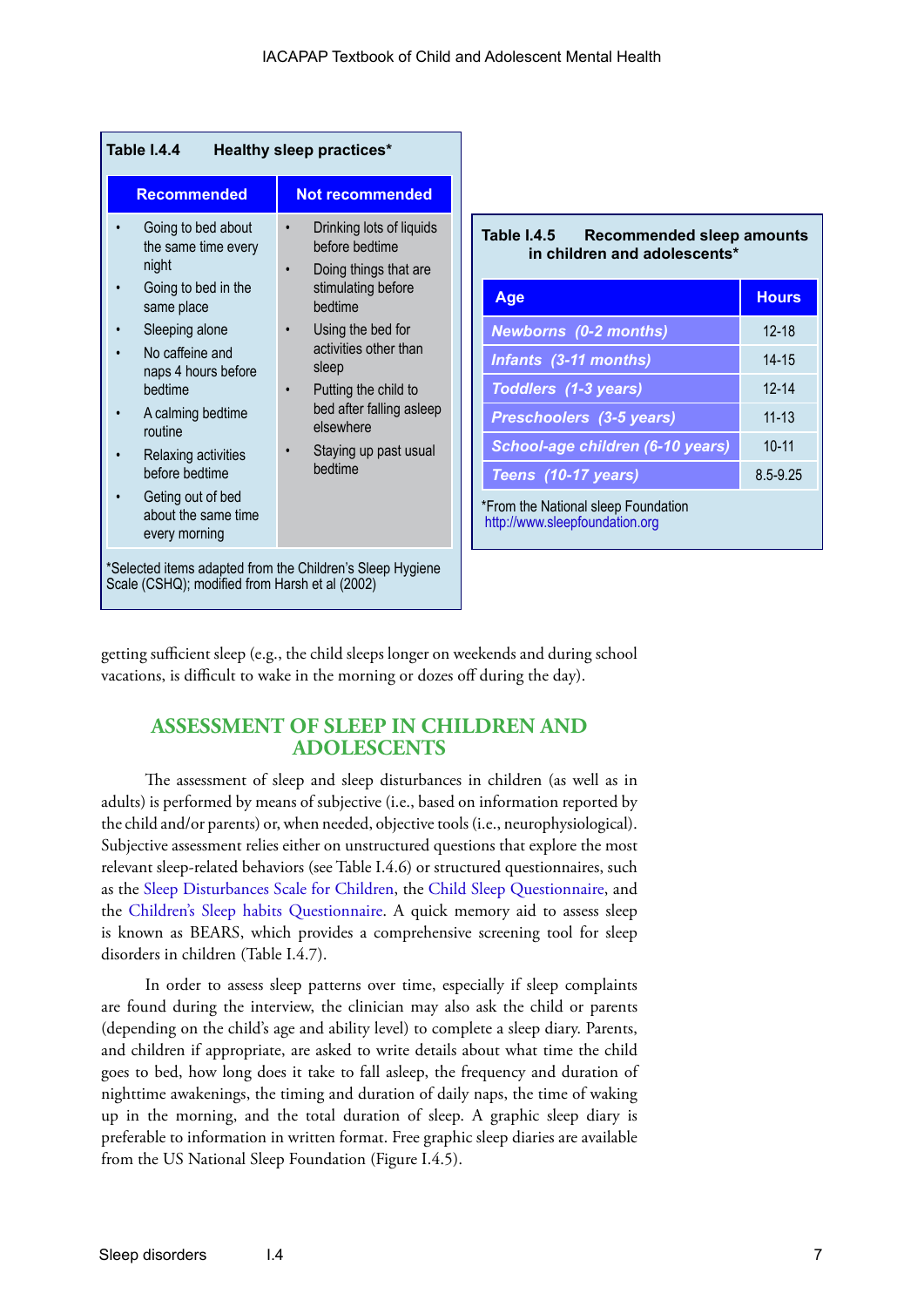| Table I.4.6<br><b>Subjective sleep parameters</b> |                                                                                                                                                                                                                                                                                                                                                                                                                                                                                                                                                                                                                           |  |
|---------------------------------------------------|---------------------------------------------------------------------------------------------------------------------------------------------------------------------------------------------------------------------------------------------------------------------------------------------------------------------------------------------------------------------------------------------------------------------------------------------------------------------------------------------------------------------------------------------------------------------------------------------------------------------------|--|
| <b>Parameter</b>                                  | <b>Description</b>                                                                                                                                                                                                                                                                                                                                                                                                                                                                                                                                                                                                        |  |
| <b>Bedtime resistance</b>                         | Behaviors such as the child refusing to get ready for bed, refusing to remain in the bed,<br>or requiring a parent to be present at bedtime. These are often called limit setting sleep<br>disorders, which are often the result of parental difficulties in setting limits and managing<br>the child's behavior.                                                                                                                                                                                                                                                                                                         |  |
| <b>Sleep onset difficulties</b>                   | Difficulty with falling asleep (within 20 minutes after going to bed, according to some<br>authors). Factors that may contribute to sleep onset difficulties include psychiatric<br>conditions (e.g., mood disorders), poor sleep hygiene, or objective sleep disorders (e.g.,<br>restless legs syndrome).                                                                                                                                                                                                                                                                                                                |  |
| <b>Night awakenings</b>                           | Night wakings that require parental intervention for the child to return to sleep are often<br>related to inappropriate sleep onset associations (conditions the child learns to need in<br>order to fall back to sleep): e.g., prolonged night awakenings may occur when a child gets<br>used to falling sleep in circumstances that are not readily available during the night, such<br>as having a parent present.                                                                                                                                                                                                     |  |
| <b>Sleep duration</b>                             | Duration of total sleep, as perceived by the parent or the child. Sleep duration is variously<br>defined as the time asleep at night, or as time asleep plus time in bed awake at night, or as<br>the total time asleep across 24 h.                                                                                                                                                                                                                                                                                                                                                                                      |  |
| <b>Difficulties with</b><br>morning awakenings    | Behaviors such as the child refusing to wake up by himself or difficulties getting out of bed<br>in the morning. They may be the consequence of inadequate sleep or the result of parental<br>difficulties in setting limits and managing behavior.                                                                                                                                                                                                                                                                                                                                                                       |  |
| <b>Daytime sleepiness</b>                         | It is characterized by persistent tiredness and lack of energy with a tendency to fall asleep<br>during the day. Causes of daytime sleepiness include:<br>Sleep deprivation<br>Underlying conditions that disrupt sleep (e.g., obstructive sleep apnea, restless legs<br>syndrome, and periodic limb movements in sleep)<br>Psychiatric disorders (e.g., mood disorders)<br>$\bullet$<br>Neurologic causes (e.g., post-traumatic hypersomnia)<br>$\bullet$<br>Excessive daytime sleepiness with an irresistible urge to fall asleep is the hallmark of<br>narcolepsy.                                                     |  |
| <b>Sleep disordered</b><br><b>breathing</b>       | A clinical spectrum that includes:<br>Primary snoring<br>$\bullet$<br>Upper airway resistance syndrome (characterized by snoring and increased<br>$\bullet$<br>respiratory effort)<br>Partial obstructive hypoventilation hypopneas (characterized by snoring, increased<br>$\bullet$<br>respiratory effort, and arousals), and<br>Obstructive sleep apnea (characterized by snoring, apneic pauses, and arousals)<br>$\bullet$<br>The diagnosis of sleep disordered breathing requires a polysomnographic recording.<br>Parents may report some of the associated symptoms (e.g. snoring, pauses in<br>breathing, etc.). |  |
| <b>Restless sleep</b>                             | Sleep characterized by excessive movements of some parts of the body or the whole body.                                                                                                                                                                                                                                                                                                                                                                                                                                                                                                                                   |  |
| <b>Parasomnias</b>                                | Parasomnias are undesirable physical events or experiences that occur during entry into<br>sleep, within sleep, or during arousal from sleep. They include:<br>Sleepwalking<br>Sleep terrors<br>Nightmare disorder<br>Nocturnal enuresis<br>$\bullet$<br>Sleep-related groaning etc.<br>$\bullet$                                                                                                                                                                                                                                                                                                                         |  |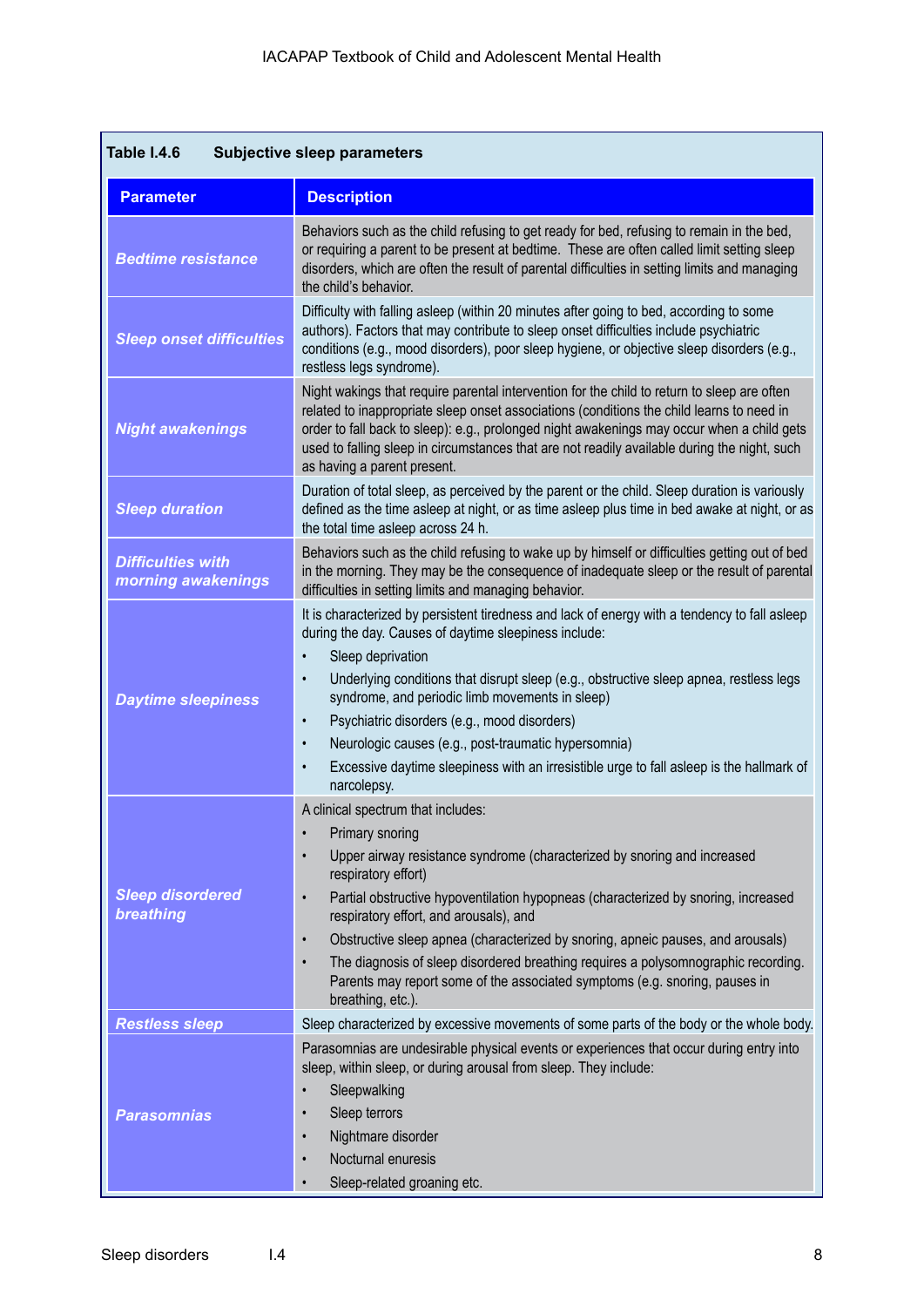| Table I.4.7<br>BEARS: memory aid to evaluate sleep problems* |                                                                            |                                                                                                                                                         |                                                                                                                                            |
|--------------------------------------------------------------|----------------------------------------------------------------------------|---------------------------------------------------------------------------------------------------------------------------------------------------------|--------------------------------------------------------------------------------------------------------------------------------------------|
|                                                              | Toddler / pre-<br>schooler<br><b>(questions to</b><br>parent)              | <b>School-aged</b><br>(questions to parent)                                                                                                             | <b>Adolescent</b><br><b>(questions to</b><br>adolescent)                                                                                   |
| $\mathbf B$ edtime<br>problems                               | Problems going to bed<br>$\bullet$<br>or falling asleep?                   | Problems at bedtime?<br>$\bullet$                                                                                                                       | Problems falling<br>$\bullet$<br>asleep at bedtime?                                                                                        |
| $\blacksquare$ xcessive<br>daytime<br>sleepiness             | Naps or seem over-tired<br>$\bullet$<br>or sleepy a lot during the<br>day? | Difficulty waking in the<br>$\bullet$<br>morning, feels sleepy during<br>the day or takes naps?                                                         | Very sleepy during<br>$\bullet$<br>the day? At school?<br>While driving?                                                                   |
| A wakenings                                                  | Wakes up a lot at night?<br>$\bullet$                                      | Wakes up a lot at night or<br>$\bullet$<br>has trouble getting back to<br>sleep?<br>Sleepwalking or nightmares?<br>$\bullet$                            | Do you wake up a<br>$\bullet$<br>lot at night or have<br>trouble getting back<br>to sleep?                                                 |
| R egularity and<br>duration of sleep                         | Regular bedtime and<br>$\bullet$<br>wake up time?<br>What are they?        | At what time does your child<br>$\bullet$<br>go to bed and get up in<br>school days?<br>Weekends?<br>$\bullet$<br>Is this is enough sleep?<br>$\bullet$ | What time do you<br>$\bullet$<br>usually go to bed on<br>school nights?<br>Weekends?<br>$\bullet$<br>How much sleep do<br>you usually get? |
| <b>S</b> noring                                              | Snores a lot or has<br>$\bullet$<br>difficulty breathing at<br>night?      | Snores loudly or has<br>$\bullet$<br>breathing difficulties at night?                                                                                   | Snores loudly?<br>$\bullet$<br>(question to parent)                                                                                        |
| *Adapted from Mindell & Owens (2010)                         |                                                                            |                                                                                                                                                         |                                                                                                                                            |

Objective tools, described in Table I.4.8, are needed to diagnose some sleep disorders. These include:

- Polysomnography
- Actigraphy
- Multiple sleep latency test, and
- Infrared video camera.

Most mental health professionals would not use these tools in their practice but should be aware of them and of when to refer their patients to a specialist for objective sleep assessment. Table I.4.8 summarizes the main objective sleep parameters.

#### **CLASSIFICTION OF SLEEP DISORDERS IN CHILDREN AND ADOLESCENTS**

The International Classification of Diseases (ICD), 10<sup>th</sup> edition and the Diagnostic and Statistical Manual of Mental Disorders, DSM-5 (American Psychiatric Association, 2013) do not specifically classify sleep disorders in childhood. Rather, they lump children and adults together, although in some instances developmental features of particular sleep disorders are specified. Sleep disorders included in DSM-5 are reported in Table I.4.10. DSM-5 underscores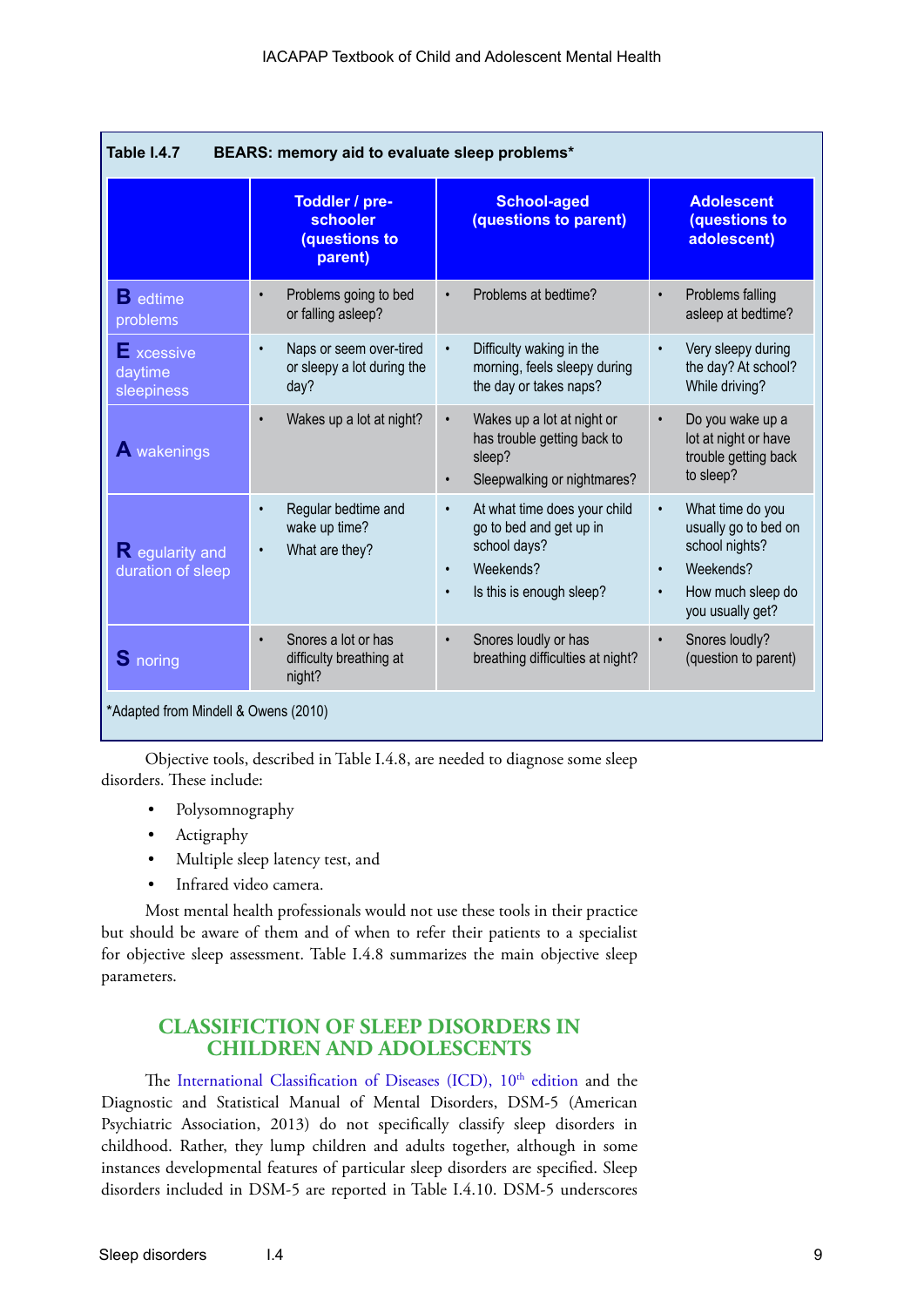

**Figure I.4.5 Click on the image to access the National Sleep Foundation sleep diary** 

| Table I.4.8<br>Objective tools used to study sleep |                                                                                                                                                                                                                                                                                                                                                 |
|----------------------------------------------------|-------------------------------------------------------------------------------------------------------------------------------------------------------------------------------------------------------------------------------------------------------------------------------------------------------------------------------------------------|
| <b>Polysomnography</b>                             | Recording physiologic parameters during sleep including:<br>Brain electrical activity (EEG)<br>Eye and jaw muscle movement<br>$\bullet$<br>Leg muscle movement<br>Airflow<br>Chest and abdominal excursion<br>Oxygen saturation<br>Electrocardiogram<br>$\bullet$                                                                               |
| <b>Actigraphy</b>                                  | Monitoring cycles of physical activity and rest by means of an actimetry sensor (a<br>wrist-watch-like device worn on the wrist or ankle that continually records movement).<br>Sleep parameters (sleep/wake periods, total duration of sleep, number of arousals,<br>and length of sleep onset) are inferred by the patterns of rest/movement. |
| <b>Multiple sleep latency</b><br>test              | It consists of four or five 20-30 minute opportunities to have a nap given at 2-hour<br>intervals during the day. The basic parameters measured are latency to sleep onset<br>and latency to REM sleep on the polysomnographic recording. The multiple sleep<br>latency test measures an individual's level of daytime sleepiness               |
| <b>Infrared video</b><br>camera                    | To monitor body movements during sleep in the dark                                                                                                                                                                                                                                                                                              |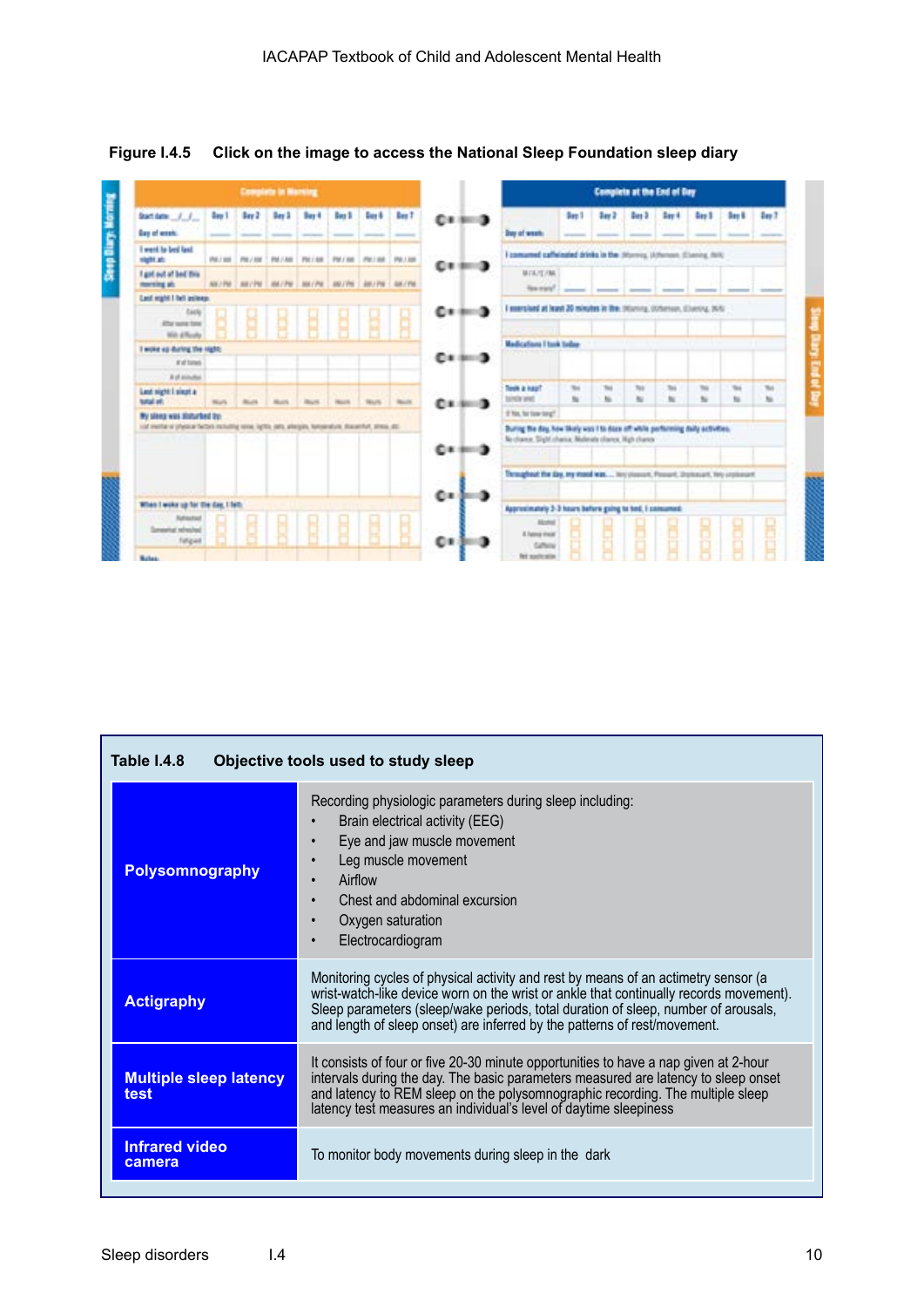| <b>Table I.4.9</b><br>Objective sleep parameters.                     |                                                                                                                                                                                                                                                                                                                          |  |
|-----------------------------------------------------------------------|--------------------------------------------------------------------------------------------------------------------------------------------------------------------------------------------------------------------------------------------------------------------------------------------------------------------------|--|
| <b>Sleep onset latency evaluated</b><br>with polysomnography          | The time in minutes from lights-off to the first occurrence of stage 2 sleep                                                                                                                                                                                                                                             |  |
| <b>Number of stage shifts in total</b><br>sleep time                  | Number of shifts from one sleep stage to another during the total sleep<br>time                                                                                                                                                                                                                                          |  |
| <b>Percentage of stage 1</b>                                          | Percentage of stage 1 sleep in total sleep time (equals total sleep episode<br>less awake time)                                                                                                                                                                                                                          |  |
| <b>Percentage of stage 2</b>                                          | Percentage of stage 2 sleep in total sleep time                                                                                                                                                                                                                                                                          |  |
| <b>Percentage of slow-wave sleep</b>                                  | Percentage of stage 3 in total sleep time                                                                                                                                                                                                                                                                                |  |
| <b>REM sleep latency</b>                                              | The time from sleep onset to the first occurrence of REM sleep lasting<br>longer than 2 minutes                                                                                                                                                                                                                          |  |
| <b>Percentage of REM sleep</b>                                        | Percentage of REM sleep in total sleep time                                                                                                                                                                                                                                                                              |  |
| <b>Sleep efficiency assessed with</b><br>polysomnography              | Ratio of total sleep time, assessed with polysomnography, to nocturnal<br>time in bed                                                                                                                                                                                                                                    |  |
| <b>Average times to fall asleep at</b><br>multiple sleep latency test | Means of average times on all multiple sleep latency test naps<br>(opportunities to fall asleep). The lower it is, the higher the sleepiness<br>during daytime                                                                                                                                                           |  |
| Apnea-hypopnea index                                                  | The number of apnea and hypopnea episodes per hour (apnea is defined<br>as a cessation of airflow for at least 10 seconds; hypopnea is defined as a<br>50% reduction in airflow [measured with a valid technique] or a reduction<br>in airflow associated with a 3% fall in arterial oxygen saturation or an<br>arousal) |  |

Child sleeping with an ambulatory cardiorespiratory monitoring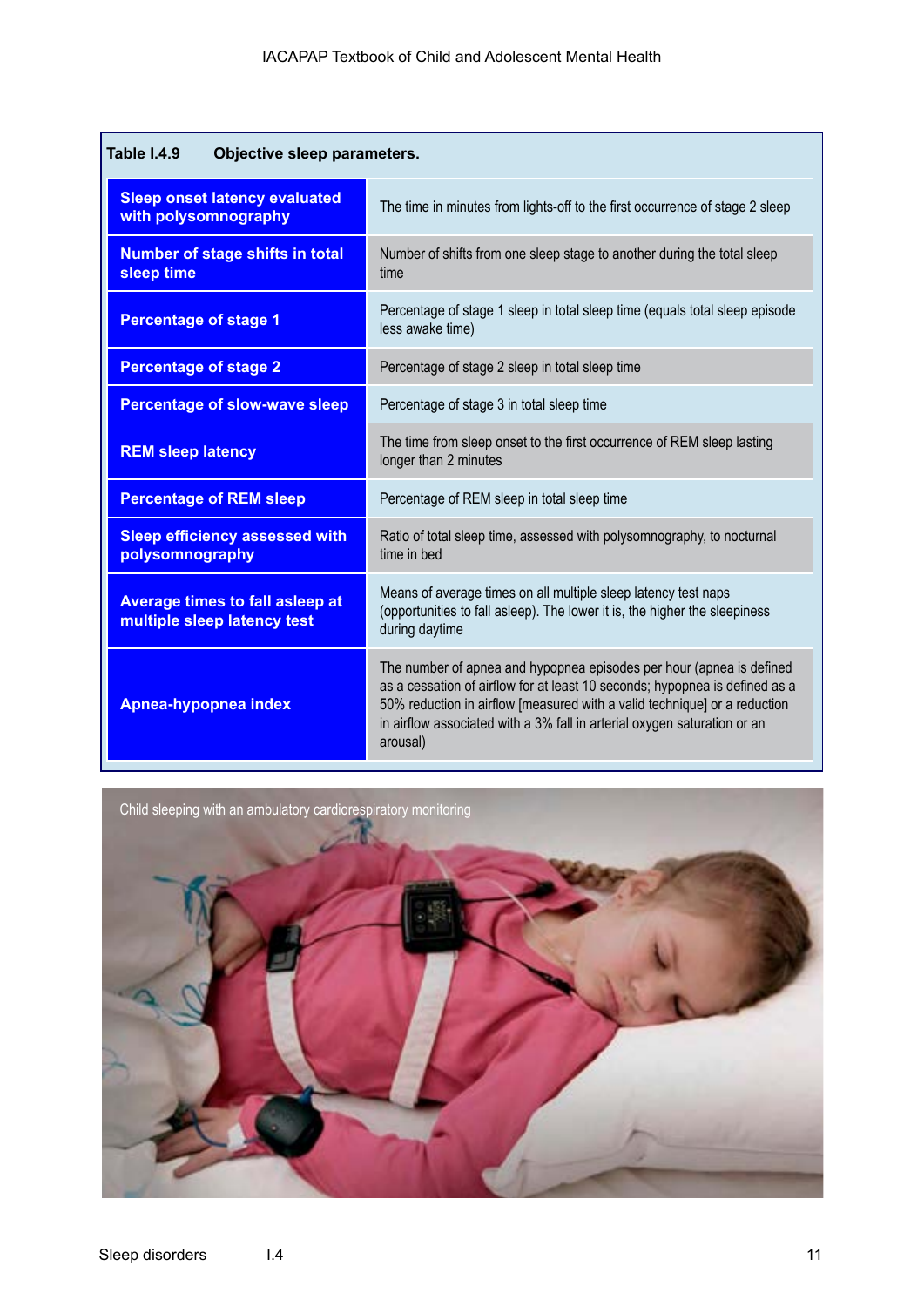| <b>Table I.4.10</b><br>Main sleep-wake disorders according to DSM-5* |                                                                                                                                                               |
|----------------------------------------------------------------------|---------------------------------------------------------------------------------------------------------------------------------------------------------------|
| <b>Diagnosis</b>                                                     | <b>Brief description</b>                                                                                                                                      |
| <b>Insomnia disorder</b>                                             | Inadequate quantity or quality of sleep                                                                                                                       |
| <b>Hypersomnolence disorder</b>                                      | Excessive daytime sleepiness                                                                                                                                  |
| <b>Narcolepsy</b>                                                    | Periods of extreme daytime sleepiness, often accompanied by loss of<br>muscle tone                                                                            |
| <b>Obstructive sleep apnea hypopnea</b>                              | Blood oxygen desaturation due to respiratory obstruction during sleep                                                                                         |
| <b>Circadian rhythm sleep-wake</b><br>disorders                      | Disruption of alignment between the endogenous and exogenous<br>rhythm of sleep/wake                                                                          |
| <b>Parasomnias</b>                                                   | Non-epileptic paroxysmal events during sleep                                                                                                                  |
| <b>Non-rapid eye movement sleep</b><br>arousal disorders             | Sleepwalking and sleep terrors                                                                                                                                |
| <b>Nightmare disorders</b>                                           | Nightmares                                                                                                                                                    |
| Rapid eye movement sleep behavior<br>disorder                        | Repeated episodes of arousal associated with vocalizations and<br>movements such as jumping or kicking (dream-enacting behaviors).<br>Rarely seen in children |
| <b>Restless legs syndrome</b>                                        | Urge to move the legs or other body parts accompanied by<br>uncomfortable sensations                                                                          |
| *American Psychiatric Association (2013)                             |                                                                                                                                                               |

the need to treat a sleep disorder regardless of whether other comorbid mental or medical problems present. Since it is impractical to present the diagnostic workup and the management of each disorder, we will focus on the most common and relevant in clinical practice with children and adolescents.

#### **SPECIFIC SLEEP DISORDERS**

#### **Insomnia**

Insomnia is "a persistent difficulty with sleep initiation, duration, consolidation, or quality that occurs despite adequate opportunity and circumstances for sleep, and results in some form of daytime impairment" (American Academy of Sleep Medicine, 2014). DSM-5 integrates pediatric and developmental criteria and replaces *primary insomnia* with the diagnosis of *insomnia disorder*, to avoid the primary/secondary distinction when this disorder co-occurs with other conditions. DSM-5 introduced a duration criterion (more than 3 'bad nights' per week for the last 3 months).

Prevalence of pediatric insomnia is estimated at about 1% to 6% in general pediatric populations, with a much higher prevalence in children with neurodevelopmental and chronic medical and psychiatric conditions (Owens & Mindell, 2011). When bedtime resistance and disruptive nighttime awakenings are included, the prevalence of sleep-disrupted behavior approaches 25% to 50% in preschool children (Owens & Mindell, 2011). Conversely, psychiatric symptoms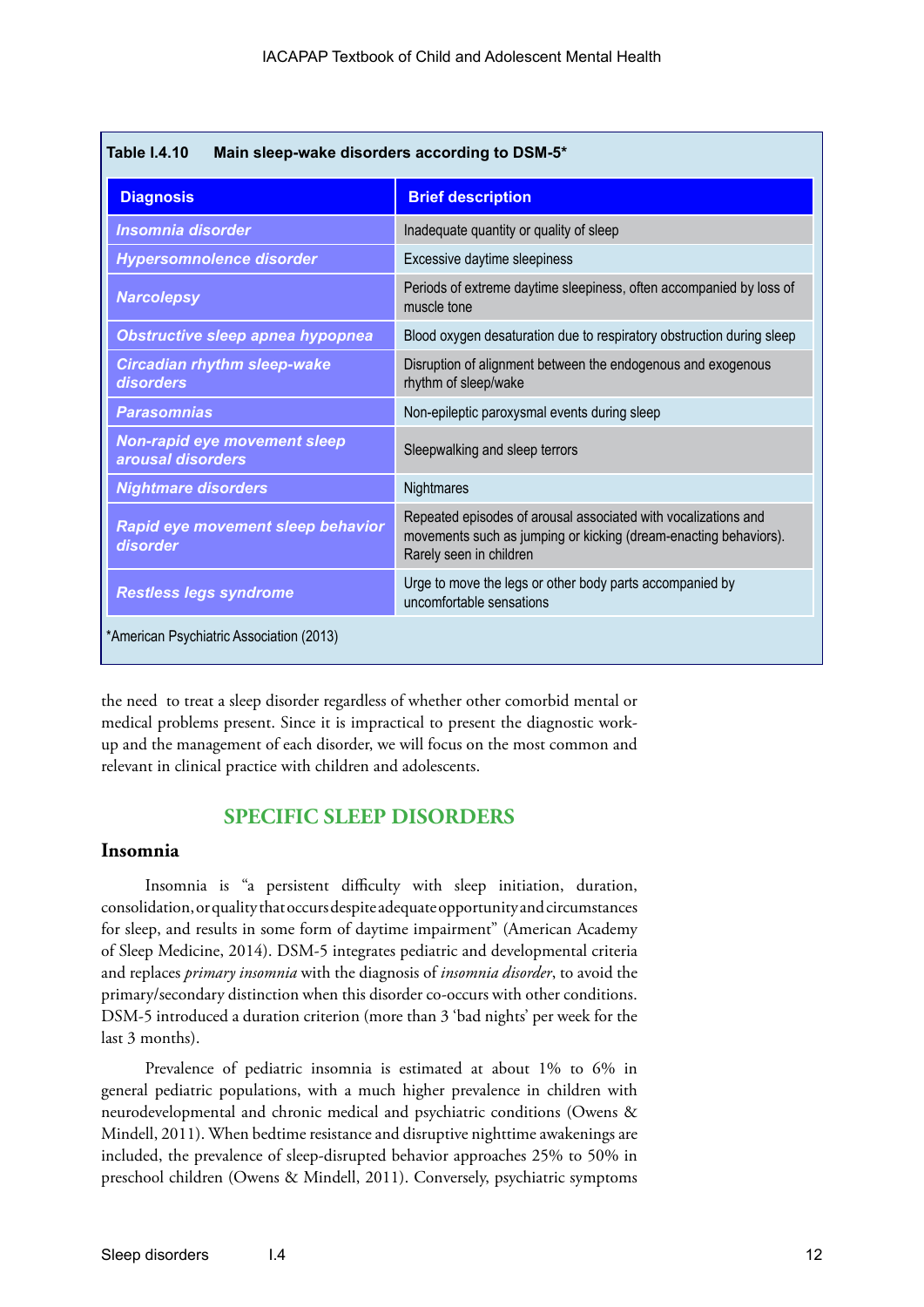have been reported in almost 50% of children with persistent insomnia. It has been proposed that persistent insomnia may also represent an early sign of emotional distress in susceptible children with poor sleep homeostasis (Ivanenko et al, 2004).

The term *behavioral insomnia of childhood* (see Table I.4.11) refers to sleep difficulties that result from inappropriate sleep associations or inadequate parental limit setting. The diagnosis of sleep-onset behavioral insomnia relies on the presence of maladaptive and inappropriate sleep associations such as rocking, watching television, and falling asleep in the parents' bed. The child is usually unable to fall asleep in the absence of these conditions at both bedtime and on waking up during the night. Inadequate parental limit setting can also result in a form of behavioral insomnia characterized by a delay in sleep onset secondary to a child's refusing to go to bed or stalling.

#### **Controlled crying**

Randomized trials have demonstrated the short- to medium-term effectiveness of behavioral infant sleep interventions (also known as 'controlled crying' or 'controlled comforting'). Controlled comforting is a behavioural strategy for dealing with persistent settling and waking problems in young children. The aim is to help children learn how to settle themselves to sleep, rather than parents feeding, patting or cuddling them to sleep. It involves brief checks and reassurance of babies while they are learning to settle.

There have been concerns that these techniques may harm children's emotional development and subsequent mental health. A 5-year follow up study of children with sleep problems at 7 months found that behavioral sleep techniques had no long-lasting effects (positive or negative) on them by age 6. The authors concluded that parents and health professionals can confidently use these techniques to reduce the short- to medium-term burden of infant sleep problems and maternal depression (Price et al, 2012).

#### **How to implement controlled crying/comforting\***

- Establish a consistent bedtime routine.
- When it's time to say goodnight, put your baby in his cot and tuck him in. Either talk to and/or pat your baby until he's quiet, or for one minute.
- As soon as your baby is quiet, or after one minute, say goodnight and leave the room. Leave before your baby is asleep.
- Stay out of the bedroom and give your baby a chance to settle by himself. Ignore grizzling.
- If your baby starts to really cry, wait for the set amount of time before going back to your baby (for example, two minutes at first).
- Leave your baby for a sequence of set time intervals (for example, 2, 4, 6, 8 and 10 minutes, or 5, 10 and 15 minutes). Set your own intervals of time based on how long you think you can manage.
- After each time interval has passed, return briefly to your baby if he's still crying. Talk to your baby or pat him for one minute, or continue talking or patting until he's quiet (depending on your preference). Try to soothe him without picking him up if you can.
- Keep an eye on his nappy. If it's soiled, change him under low light and with minimal fuss.
- As soon as he's quiet (or after one minute), but before he's asleep, leave the room again and wait for the next set time interval. What you're trying to do here is give him the opportunity to learn to go to sleep by himself.
- This process is continued until your baby falls asleep by himself.
- When your baby wakes overnight, follow the same routine.

#### *Important points about controlled comforting*

- Controlled comforting takes between three and 14 days to work.
- Use a clock to time intervals four minutes can seem like a very long time.
- Turn off all baby monitors.
- Don't wait outside your baby's bedroom. Go into another room and distract yourself, perhaps making a cup of tea and turning on the TV. Only go back to check on your baby when the set time is up.
- Talk to your partner first to make sure that you both agree with what's going on. Work out what role each of you will play (for example, helping with resettling or timing the intervals). Consider taking turns each night.
- Avoid important commitments for the first few days after you start controlled comforting. You need to be able to see it through without a major change to the baby's routine.
- Remember to leave your baby's room before she falls asleep.

\*Reproduced from [Raising Children Network](https://raisingchildren.net.au/articles/controlled_comforting.html/context/613)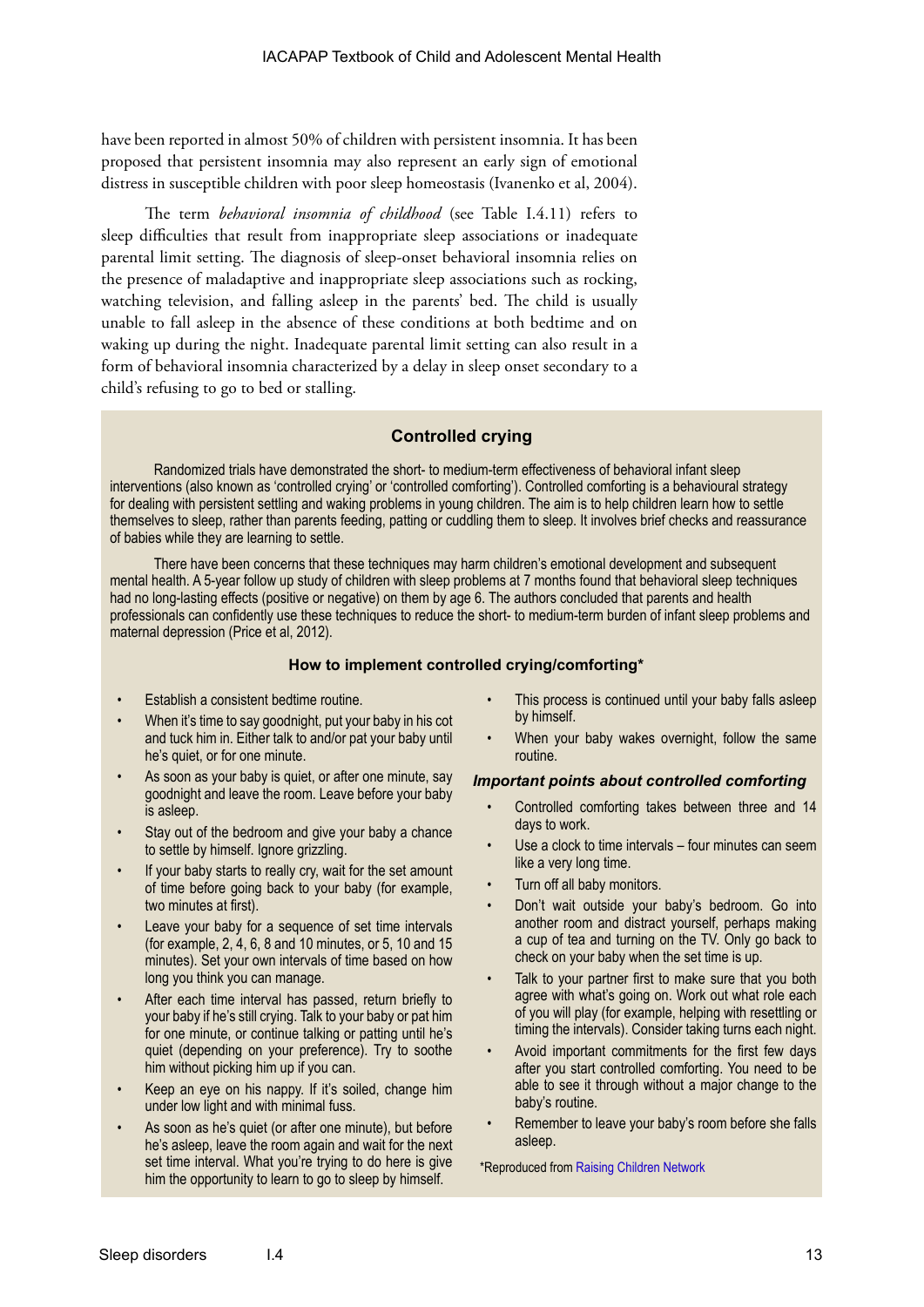| <b>Table 1.4.11</b><br>Behavioral insomnia of childhood*                                                                          |                             |                                                                                                                                        |
|-----------------------------------------------------------------------------------------------------------------------------------|-----------------------------|----------------------------------------------------------------------------------------------------------------------------------------|
| <b>Disorder</b>                                                                                                                   | <b>Typical age of onset</b> | <b>Characteristics</b>                                                                                                                 |
| <b>Association type</b>                                                                                                           | From 6 months of age        | The child requires a specific stimulus (for example parental<br>presence or feeding) to initiate sleep and at times of night<br>waking |
| <b>Limit setting type</b>                                                                                                         | From 18 months of age       | The child has difficulty establishing limits, including bedtime<br>routines and sleep onset                                            |
| <b>Mixed type</b><br>*According to the International Classification of Sleep Disorders (American Academy of Sleep Medicine, 2005) |                             |                                                                                                                                        |

Good sleep practices (see section on sleep hygiene above) and behavioral interventions such as extinction or bedtime fading (see Table I.4.12) are the first recommended treatments for pediatric insomnia (Meltzer, 2010). Caregivers play a key role in establishing and maintaining normal children's sleep. Therefore, it is important to discuss parents' knowledge and beliefs as well as strategies they have used to help address their child's sleep problems. Providing parents with accurate information about children's sleep is an essential component of behavioral sleep interventions.

Behavioral strategies should be adapted to the child's age and to the family's situation (co-sleeping, shared rooms, etc.). Graduate extinction techniques and controlled crying are more appropriate for younger children, whereas cognitive and coping strategies are better suited to school-aged children. See Table I.4.12 for controlled crying/comforting techniques.

| <b>Table I.4.12</b>                        | Behavioral techniques in the treatment of insomnia*                                                                                                                                                                                                                                                                    |
|--------------------------------------------|------------------------------------------------------------------------------------------------------------------------------------------------------------------------------------------------------------------------------------------------------------------------------------------------------------------------|
| <b>Unmodified Extinction</b>               | The child is placed in bed while awake, left alone until asleep and night wakings are<br>ignored. The infant learns to self-soothe when realizing that nighttime crying does<br>not result in parental attention                                                                                                       |
| <b>Extinction with parent</b><br>presence  | The parent remains in the room during extinction, acting as a reassurance for the<br>child but providing little interaction                                                                                                                                                                                            |
| <b>Graduate extinction</b>                 | This involves ignoring negative behaviors (i.e., crying) for a given amount of time<br>before checking on the child. The parent gradually increases the amount of time<br>between crying and parental response. Parents provide reassurance through their<br>presence for short durations and with minimal interaction |
| <b>Bedtime fading</b>                      | This technique involves delaying bedtime closer to the child's target bedtime. The<br>goal is for the child to develop a positive association between being in bed and<br>falling asleep rapidly. Bedtime can be gradually moved earlier.                                                                              |
| <b>Sleep scheduling</b>                    | Scheduling regular, appropriate sleep and wake times that allow adequate<br>opportunities to sleep                                                                                                                                                                                                                     |
| <b>Cognitive strategies</b>                | Used to address nonproductive beliefs about sleep, including the belief that children<br>cannot change their sleep difficulty                                                                                                                                                                                          |
| <b>Coping strategies (for</b><br>children) | Are also included (e.g., relaxation skills such as abdominal breathing)                                                                                                                                                                                                                                                |
| *Adapted from www.insomniarounds.ca        |                                                                                                                                                                                                                                                                                                                        |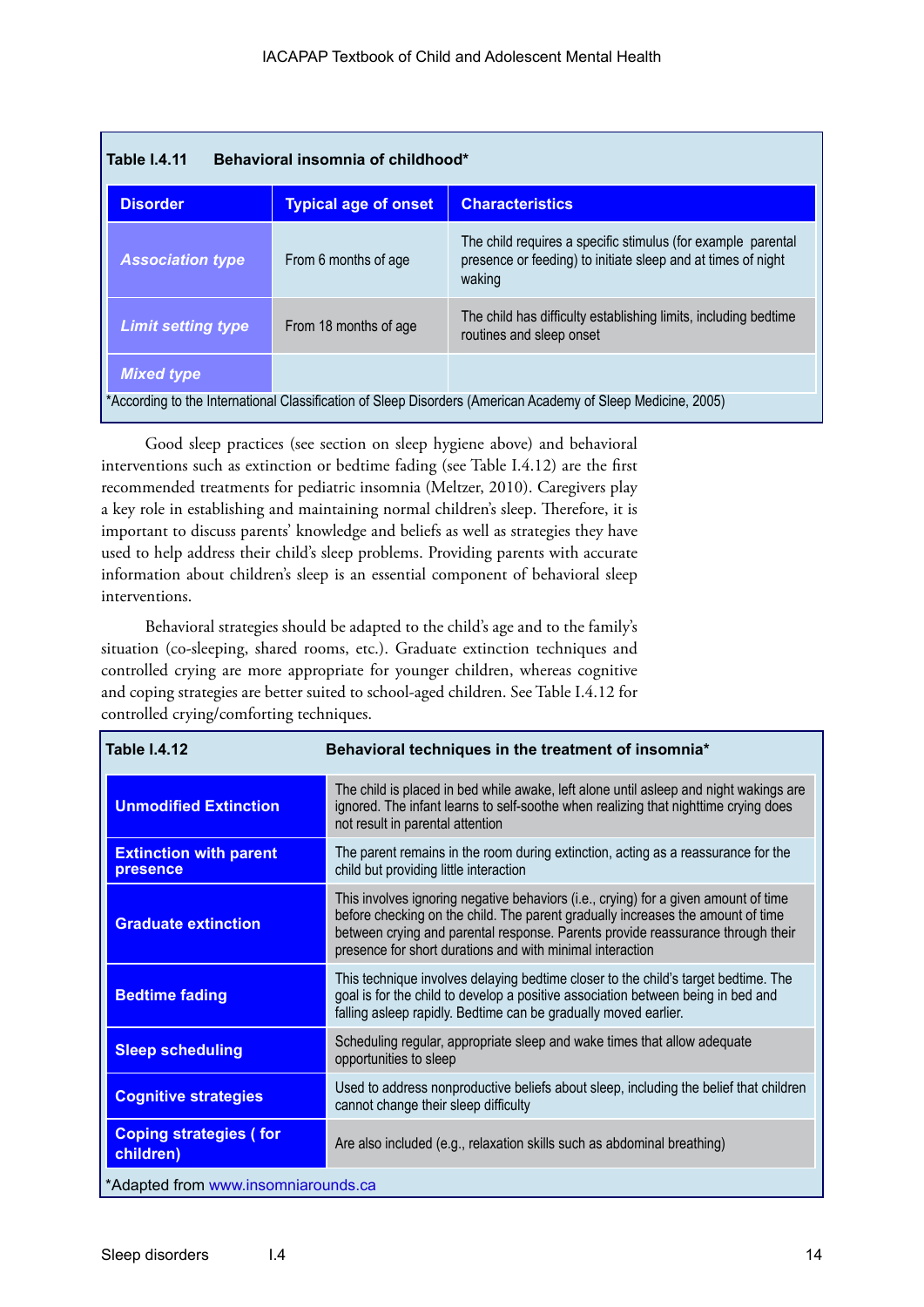#### *Medication*

Because of the paucity of data available with regards to dosing, efficacy, tolerability, and safety profiles of medications as well as a lack of well-designed clinical trials, hypnotic medications are currently not approved for the pediatric population by the US Food and Drug Administration. Additional research is needed for evidence-based pediatric sleep pharmacotherapy. However, this provides little solace to a desperate family having to cope with a child's chronic sleep problems, often without the resources to obtain professionally competent behavioral support. The choice to use off label pharmacological treatment should emerge from a balance of ethical principles, economy and evidence. Medication should always be administered in combination with behavioral interventions. In the absence of empirical evidence, several medications have been traditionally used in pediatric insomnia, such as benzodiazepines, α-2–receptor agonists (e.g., clonidine and guanfacine), pyrimidine derivatives (e.g., zaleplon and zolpidem), sedating antidepressants (e.g., trazodone and mirtazapine), melatonin, and sedating antihistamines (e.g., diphenhydramine and hydroxyzine) (Pelayo & Yuen 2012).

*Melatonin* is an effective, safe and well-tolerated agent, especially in cases of sleep-initiation insomnia caused by circadian factors. Several placebo-controlled studies of melatonin in adults and children (in some studies as young as 3 years of age) showed that melatonin administered at bedtime reduces sleep-onset latency time and increases total sleep time (Ferracioli-Oda et al, 2013).

Evidence for the use of the *non-benzodiazepine hypnotic agents* zolpidem, zaleplon, ramelteon, and eszopiclone is limited, especially in pediatric populations. Table I.4.14 focuses specifically on agents often used for children with developmental disabilities.

#### **Parasomnias**

Parasomnias are disruptive physical behaviors that occur during sleep and are typically classified by the sleep stage (NREM or REM) in which they arise. We focus here on NREM parasomnias; these include somnambulism, night terrors, somniloquy (sleep-talking), bruxism, and rhythmic movement disorders (enuresis is not dealt with here, see chapter C.4 of the Textbook). NREM parasomnias usually occur in the first few hours of the sleep cycle. These behaviors arise when the cortex incompletely arouses from deep NREM sleep, often due to comorbid conditions that provoke repeated arousal or promote sleep inertia (defined as extreme difficulty waking accompanied by confusion or sleep-drunkenness).

Although the prevalence of psychiatric disorders in children with NREM parasomnias is quite low, the overall prevalence of at least one parasomnia by the age of 13 years has been reported as being as high as 78% (Laberge et al, 2000). These conditions, although rarely requiring clinical intervention, can be very troubling for parents.

#### *Sleepwalking*

Sleepwalking or somnambulism is the combination of ambulation with the persistence of impaired consciousness after arousal from sleep. Although a large percentage of children have at least one episode of somnambulism, far fewer

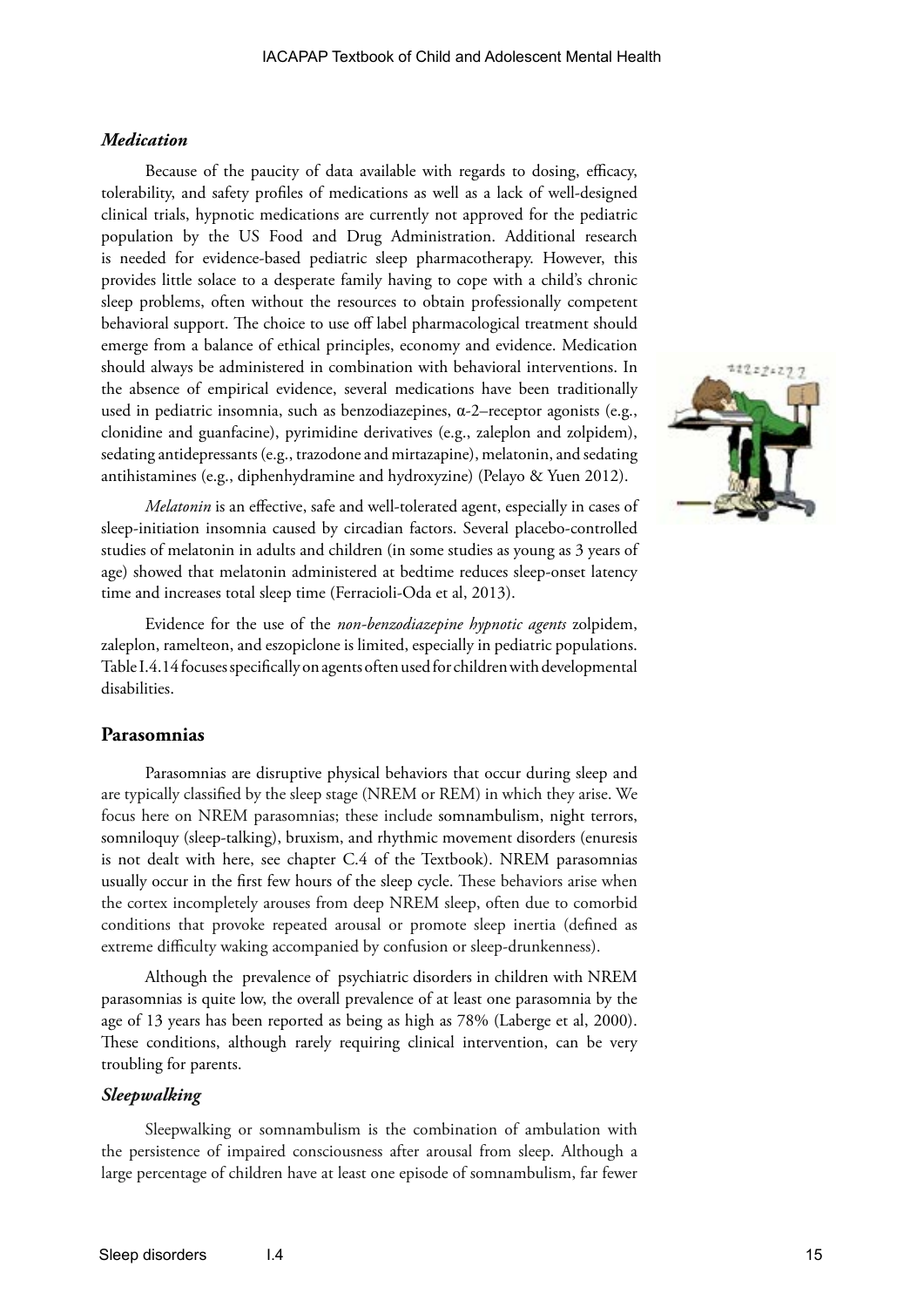| <b>Table I.4.14</b><br>Selected medications for the treatment of insomnia in children with<br>developmental disabilities |                  |                                                                                                                                                                  |                                                                                                                                                                                                                               |                                            |
|--------------------------------------------------------------------------------------------------------------------------|------------------|------------------------------------------------------------------------------------------------------------------------------------------------------------------|-------------------------------------------------------------------------------------------------------------------------------------------------------------------------------------------------------------------------------|--------------------------------------------|
| <b>Medication</b>                                                                                                        | <b>Dosage</b>    | <b>Adverse effects</b>                                                                                                                                           | <b>Indicated in</b>                                                                                                                                                                                                           | <b>Evidence of</b><br><b>effectiveness</b> |
| <b>Chloral</b><br>hydrate                                                                                                | 25-50 mg/<br>kg  | Sedation<br>$\bullet$<br>Respiratory<br>$\bullet$<br>suppression<br>Hepatic disease<br>$\bullet$<br>Do not use<br>$\bullet$<br>concurrently with<br><b>SSRIs</b> | Insomnia refractory to<br>$\bullet$<br>other treatments                                                                                                                                                                       | Yes (in adults)                            |
| <b>Niaprazine</b>                                                                                                        | 1 mg/kg          | Sedation<br>$\bullet$<br>Anticholinergic<br>$\bullet$<br>effects                                                                                                 | Intellectual disability<br>Epilepsy                                                                                                                                                                                           | Yes                                        |
| <b>Nitrazepam</b>                                                                                                        | 5-10 mg          | Sedation<br>$\bullet$<br>Respiratory<br>$\bullet$<br>depression<br>Drooling<br>$\bullet$                                                                         | Epilepsy                                                                                                                                                                                                                      |                                            |
| <b>Melatonin</b>                                                                                                         | $3-6$ mg         | Headache<br>$\bullet$<br>Nausea<br>$\bullet$                                                                                                                     | Delayed sleep phase<br>$\bullet$<br>disorder in ASD or ADHD<br>Angelman's Syndrome<br>$\bullet$                                                                                                                               | Yes                                        |
| <b>Ramelteon</b>                                                                                                         | $4-8$ mg         |                                                                                                                                                                  | Sleep onset insomnia in<br>$\bullet$<br>intellectual disability or<br><b>ASD</b>                                                                                                                                              | Yes (in adults)                            |
| <b>Mirtazapine</b>                                                                                                       | 7,5 mg-30<br>mg  | Sedation<br>$\bullet$<br>Weight gain<br>$\bullet$<br>Xerostomia<br>$\bullet$                                                                                     | Sleep onset and sleep<br>$\bullet$<br>maintenance difficulties<br><b>ASD</b><br>$\bullet$<br>Depression<br>$\bullet$                                                                                                          | Yes (in adults)                            |
| <b>Clonidine</b>                                                                                                         | $O,05-0,1$<br>mg | Sedation<br>Cardiac arhytmias<br>$\bullet$                                                                                                                       | <b>ADHD</b><br>$\bullet$<br>Disruptive behavior<br>$\bullet$<br>disorders                                                                                                                                                     | Yes                                        |
| <b>Gabapentin</b>                                                                                                        | 300-900<br>mg    | Sedation<br>Leucopenia                                                                                                                                           | Restless legs syndrome<br>$\bullet$<br>Epilepsy<br>٠<br>Resistant sleep onset<br>$\bullet$<br>insomnia                                                                                                                        | Yes                                        |
| <b>Clonazepam</b>                                                                                                        | $0,25-0,5$<br>mg | Sedation<br><b>Dizziness</b>                                                                                                                                     | Epilepsy<br>$\bullet$<br>Restless legs syndrome<br>$\bullet$<br>Resistant sleep onset<br>$\bullet$<br>insomnia<br><b>Bruxism</b><br>$\bullet$<br>Rhythmic movement<br>$\bullet$<br>disorder<br>Frequent arousals<br>$\bullet$ | Yes                                        |
|                                                                                                                          |                  |                                                                                                                                                                  |                                                                                                                                                                                                                               |                                            |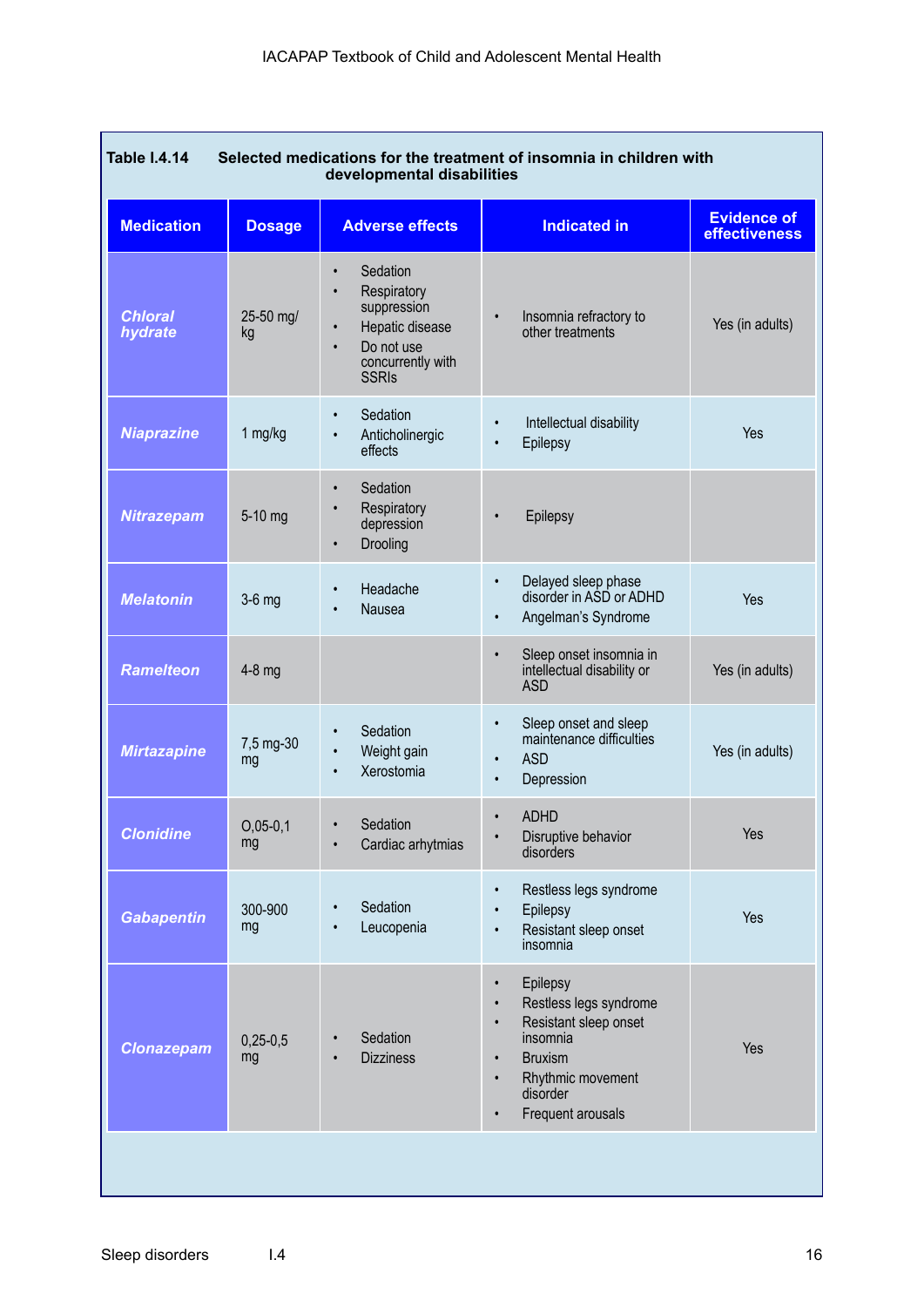present with recurrent and disruptive episodes. Children typically have amnesia of the event and the behaviors are often inappropriate (such as urinating in a wastebasket, moving furniture around haphazardly or climbing out of a window). Sleepwalkers are sometimes able to navigate familiar surroundings but are prone to bumping into objects or to fall down.

Sleepwalking is relatively common in childhood with annual prevalence rates approaching 17% (Szelenberger et al, 2005). Attempting to arouse the child is often difficult and may paradoxically worsen confusion and disorientation. Although somnambulism rarely results in harm to the subject, it is possible for an episode of somnambulism to become a confusional arousal (disoriented behavior during an arousal from NREM sleep, often with vocalizations and poor recall of events the following day), in which the likelihood of accidental violence (to oneself or others) is greater.

#### *Sleep terrors*

Sleep terrors or night terrors are episodes of intense fear initiated by a sudden cry or loud scream and accompanied by increased autonomic nervous system activity. They most commonly occur in preadolescent children. Parents usually describe the child as being inconsolable during the episode. Several studies have demonstrated a relationship between anxiety levels and parasomnias in children, showing that increased anxiety correlates with increased prevalence of night terrors and awakenings (Kovachy et al, 2013). Sleep terrors are different from nightmares (Table I.4.15)

#### *Sleep-talking*

Sleep-talking or somniloquy is considered the most common parasomnia, with a reported prevalence greater than 50% in children between the ages of 3 and 13 (Laberge et al, 2000). Somniloquy is often comorbid with sleepwalking and night terrors, suggesting an underlying common pathophysiology.

#### *Treatment*

The treatment of NREM parasomnias has received minimal study. Most children tend to grow out of these experiencies as they become older and do not require treatment apart from education and reassurance for parents. If needed,

**Table I.4.15 Differences between sleep terrors and nightmares**

| <b>Sleep Terrors</b>                                                   | <b>Nightmares</b>                                                                                |
|------------------------------------------------------------------------|--------------------------------------------------------------------------------------------------|
| Children are asleep                                                    | Children awaken                                                                                  |
| Children have no recall after the episode                              | Children can recall details                                                                      |
| Children are difficult to comfort during the<br>episode                | Children can be comforted during<br>the episode and respond to others<br>communicating with them |
| Children may sit up, walk around, or may<br>even talk during the event | Children have limited movement or<br>vocalisation until after waking up                          |



Click on the image for tips and advice on sleepwalking





Click on the image to see a pediatrician describing the difference between nightmares and night terrors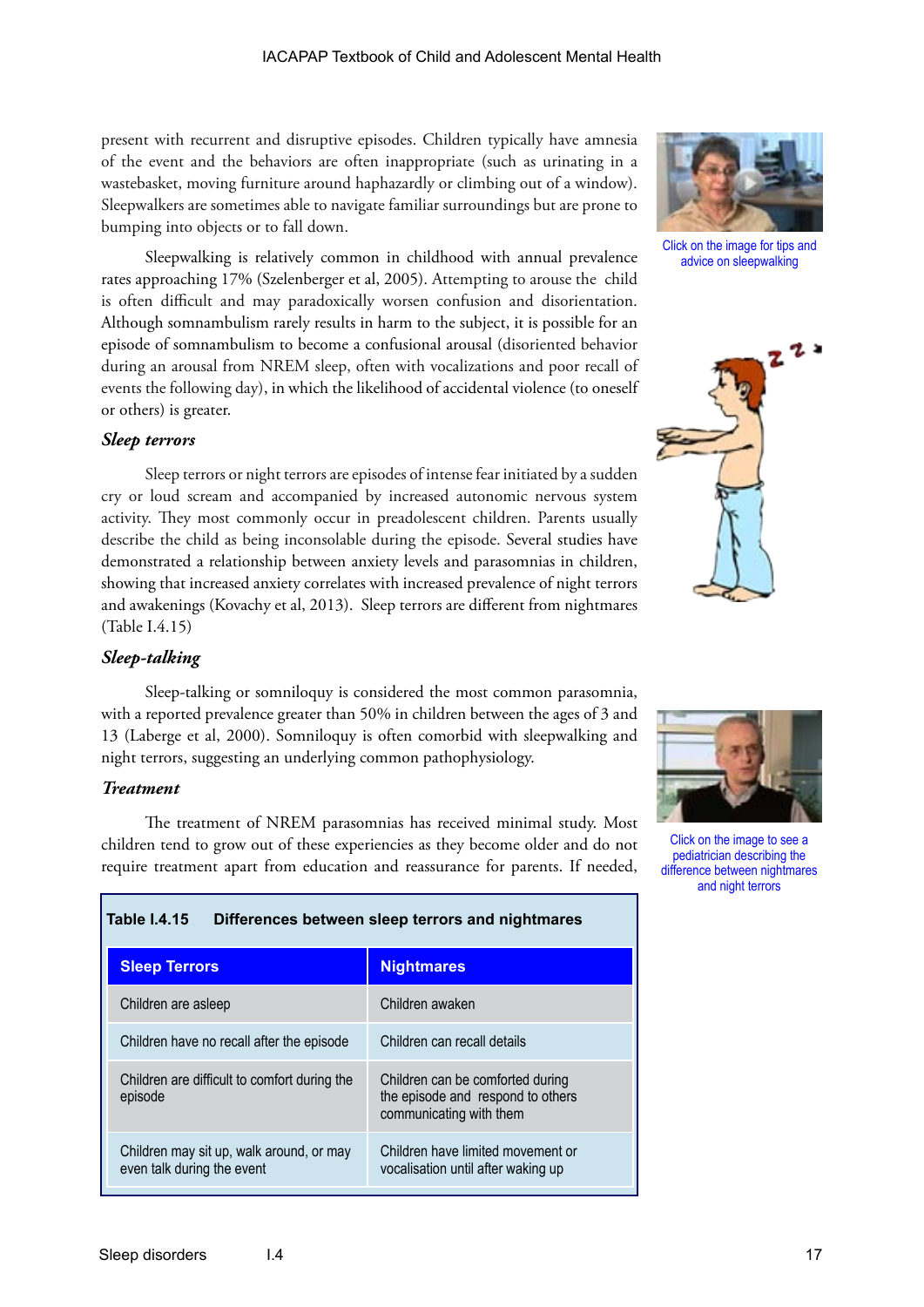#### **Safety measures for NREM parasomnias**

In general, safety precautions must be highly individualized to the specific child and situation:

- Avoid the child getting too tired and try to prevent insomnia because this can trigger sleepwalking
- If possible, the bedroom should be on the ground floor or basement to prevent accidental fall from a window
- Windows and doors of the bedroom should be locked
- Windows should be covered with heavy drapes to prevent cutting injuries that may result by crashing through them while sleepwalking
- Bed should be lowered to the floor to avoid falls
- Furniture including nightstands, tables, dressers, and desks should be removed from the edge of the bed
- Knives and other potential weapons should be secured
- Car keys should be locked away to prevent access and unconsciously driving in sleep.

safety measures need to be considered as the first line approach (see Box) as well as scheduled awakenings (this involves waking the child half an hour before the time they usually have an episode) and naps (sleep terrors, for example, are often associated with children not getting enough sleep). Some experts suggest that, in severe, protracted cases, clonazepam or tricyclic antidepressants may be useful, especially in patients with very frequent and disruptive episodes or living in special family circumstances (e.g., sharing room with brothers and sisters; unsafe home etc.) following a careful weighting of the cost/effectiveness of the intervention (Bruni et al, 2004).

#### **Sleep disordered breathing**

#### *Definition*

The spectrum of sleep-disordered breathing includes clinical conditions ranging from habitual snoring to upper airway resistance syndrome, to obstructive sleep apnea. Snoring is one of the cardinal features of sleep-disordered breathing along with mouth-breathing, restless sleep, episodes of gasping for air during sleep and breathing pauses in sleep. Snoring may vary in severity from soft, intermittent, to loud snoring. Common symptoms and consequences of sleep-disordered breathing are summarized in Table I.4.16.

#### *Prevalence*

Habitual snoring is reported in up to 27 % of children (Montgomery-Downs et al, 2004) while prevalence rates of obstructive sleep apnea in children range from 1.2 % to 5.7%, depending on the diagnostic criteria used and the population studied. Peak prevalence in children is between 2 and 8 years of age—largely due to hypertrophy of tonsils and adenoids. The recent epidemic of obesity among children and adolescents has contributed to a growing incidence of sleep-disordered breathing with only mild lymphadenoid hypertrophy. Other predisposing factors include craniofacial abnormalities and neuromuscular disorders.

#### **Scheduled awakening**

Ask parents to:

- Keep a sleep diary to determine the times the child usually has an episode of parasomnia (e.g., sleep terror)
- Wake their child 30 minutes prior to the time they usually experience a sleep terror. If there is a broad range of times in which the child has sleep terrors, then ask parents to wake the child 30 minutes prior to the earliest sleep terror episode. A gentle touch or quiet talk until the child opens their eyes is enough. Following this waking, allow the child to fall back to sleep on his own.

Repeat this plan each night. When the child achieves 7 nights without a night terror, skip one night during the next week. If the child experiences another sleep terror, it may be helpful to go back to the initial scheduled awakenings.



Click on the picture to view a home video of a three-year-old with obstructive sleep apnea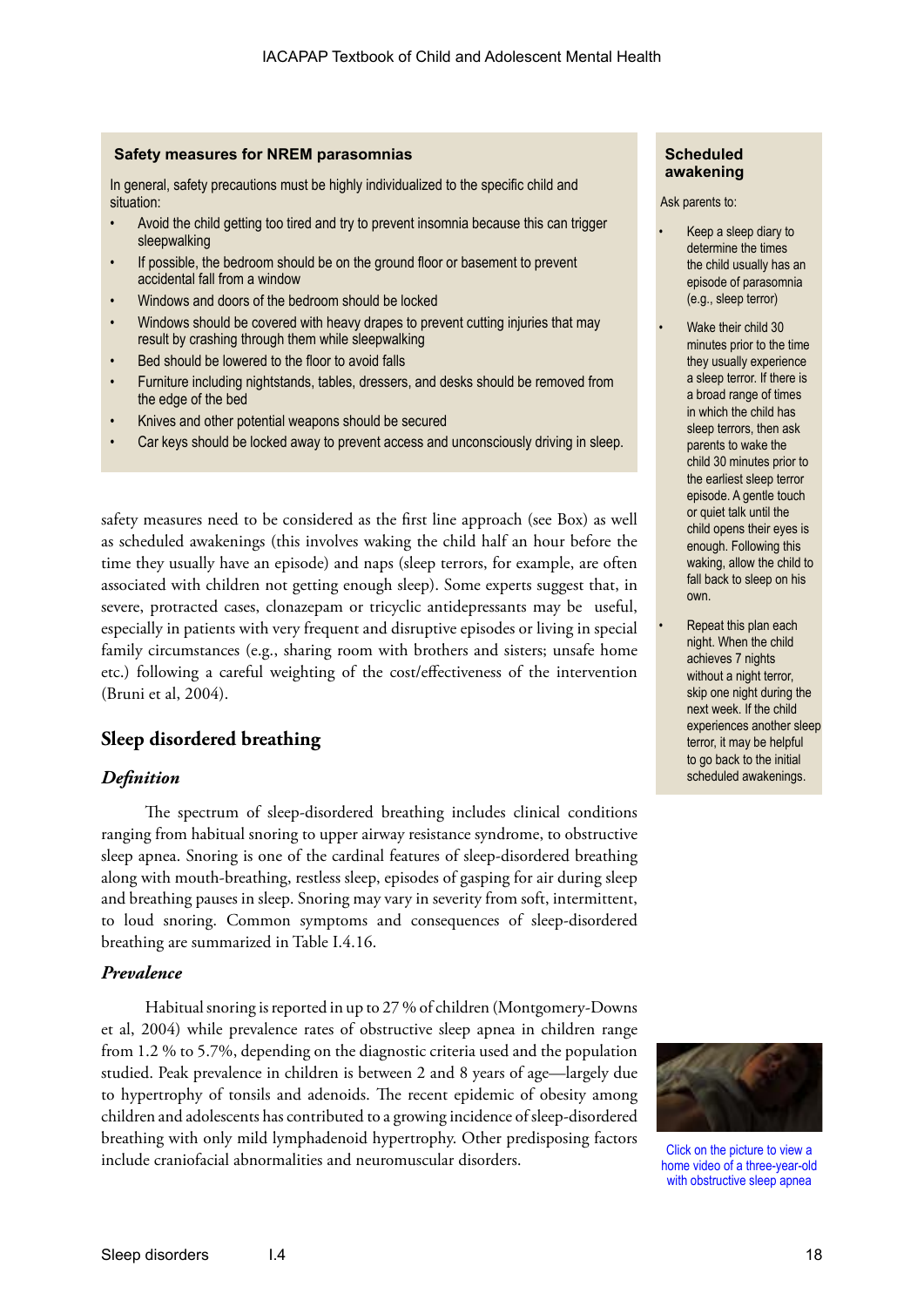| <b>Table 1.4.16</b><br>Clinical symptoms and consequences of sleep-disordered breathing in children                                                                                                                                                                                                                                                                                                                                                       |                                                                                                                                                                                                                                                                                                                                              |  |  |  |
|-----------------------------------------------------------------------------------------------------------------------------------------------------------------------------------------------------------------------------------------------------------------------------------------------------------------------------------------------------------------------------------------------------------------------------------------------------------|----------------------------------------------------------------------------------------------------------------------------------------------------------------------------------------------------------------------------------------------------------------------------------------------------------------------------------------------|--|--|--|
| <b>Symptoms of sleep-disordered breathing</b>                                                                                                                                                                                                                                                                                                                                                                                                             | <b>Consequences of sleep-disordered breathing</b>                                                                                                                                                                                                                                                                                            |  |  |  |
| Snoring<br>Mouth breathing<br>$\bullet$<br>Restlessness<br>$\bullet$<br>Witnessed breathing pauses in sleep<br>$\bullet$<br>Diaphoresis in sleep<br>$\bullet$<br>Frequently associated symptoms:<br>$\bullet$<br>Night terrors<br>$\bullet$<br>Nocturnal enuresis<br>$\bullet$<br>Unusual sleeping position<br>$\bullet$<br>Nasal congestion<br>$\bullet$<br>Hypertrophy of tonsils and adenoids<br>$\bullet$<br>Allergic rhinitis/sinusitis<br>$\bullet$ | Neurobehavioral:<br>Somnolence<br>Hyperactivity<br>٠<br>Inattention<br>٠<br>Disruptive behaviors<br>$\bullet$<br>Social withdrawal<br>Depression, anxiety, low self-esteem<br>Cardiovascular:<br>Systemic hypertension<br>Cor pulmonale<br>٠<br>Left ventricular hypertrophy<br>$\bullet$<br>Dyslipidemia<br>Insulin resistance<br>$\bullet$ |  |  |  |

#### *Diagnosis*

Overnight polysomnography is the gold standard for the diagnosis of obstructive sleep apnea The American Academy of Pediatrics and the American Thoracic Society have published guidelines for polysomnography in children and adolescents (American Academy of Pediatrics 2002).

#### *Neurobehavioral consequences of obstructive sleep apnea*

Neurobehavioral and cognitive dysfunction are well documented in children with obstructive sleep apnea. Behavioral dysregulation is a common feature in children with obstructive sleep apnea who can present with increased impulsivity, hyperactivity, aggression and disorders of conduct. Memory deficits, inattention, executive dysfunction and poor academic performance have been also reported (O'Brien, 2009). Treatment of obstructive sleep apnea has been shown to be effective in reversing neurobehavioral deficits and improving academic outcomes.

#### *Treatment*

According to the most recent clinical practice guidelines, adenotonsillectomy is very effective in treating obstructive sleep apnea in children (Marcus et al, 2012. Continuous positive air pressure devices also have sufficient evidence to support their use in pediatric patients. They are recommended in cases that fail to respond to surgical treatment or in whom adenotonsillectomy is not indicated. Other adjunctive strategies include treating nasal allergies, reducing weight, and avoiding environmental irritants.

#### **Restless legs syndrome and periodic limb movement disorder**

*Restless legs syndrome* is a sensorimotor disorder characterized by an irresistible urge to move the legs, often associated with uncomfortable sensations

#### PEDIATRICS



Click on the image to access the clinical practice guideline Diagnosis and Management of Childhood Obstructive Sleep Apnea Syndrome (American Academy of Pediatrics)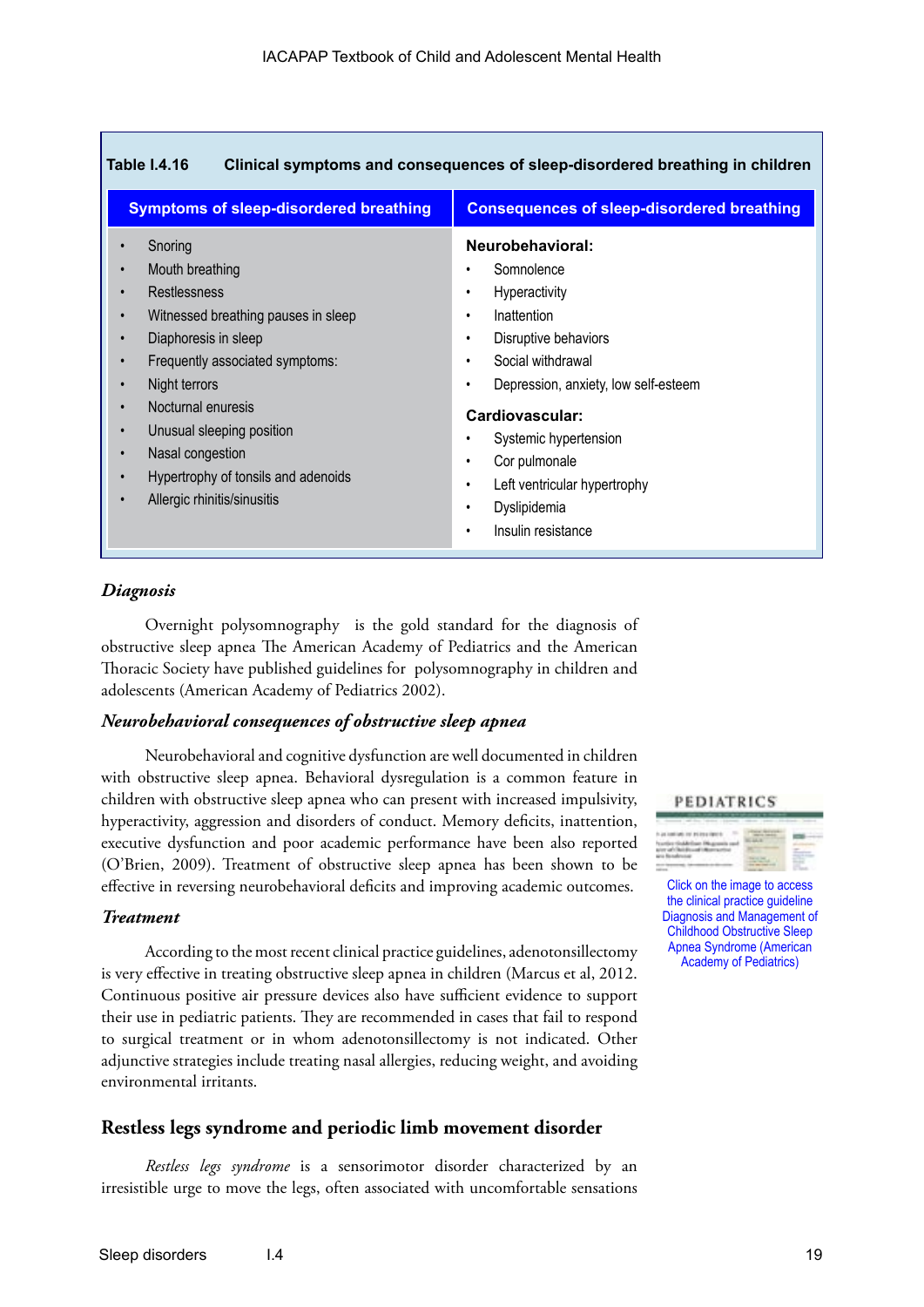

in the legs or, less frequently, other body parts. Although the restless legs syndrome has been traditionally considered a disorder of middle and old age, several studies (summarized in Picchietti & Picchietti, 2008) have shown that it can occur in childhood (see proposed research criteria in Table I.4.17). The Pediatric Restless Legs Syndrome Severity Scale (Arbuckle et al, 2010)—a scale completed by children and complemented by a separate parent questionnaire—may be used to quantify the severity and the functional impact of symptoms (Arbuckle et al, 2010), although it has not been validated yet. In order to decide the need for treatment, it is pivotal to assess not only the severity of symptoms but also their impact on sleep, cognition and mood.

Diagnosis of *periodic limb movement disorder* requires a polysomnographic recording (Allen et al, 2003). Based on evidence from biochemical, neuroimaging and post-mortem studies suggesting a role for iron deficiency in the pathophysiology of restless legs syndrome (Allen & Earley, 2007), and reports of low serum ferritin (summarized in Picchietti & Picchietti, 2010), a marker of peripheral iron status, some authors have recommended to screen and monitor serum ferritin levels in children with suspected restless legs syndrome. However, there is no consensus about the level indicating iron deficiency in children; 50µg/L has been proposed as indicative of increased risk of restless legs syndrome in adults. Moreover, serum ferritin levels need to be interpreted with caution since they can vary considerably, particularly after a febrile illness (Eskeland et al, 2002).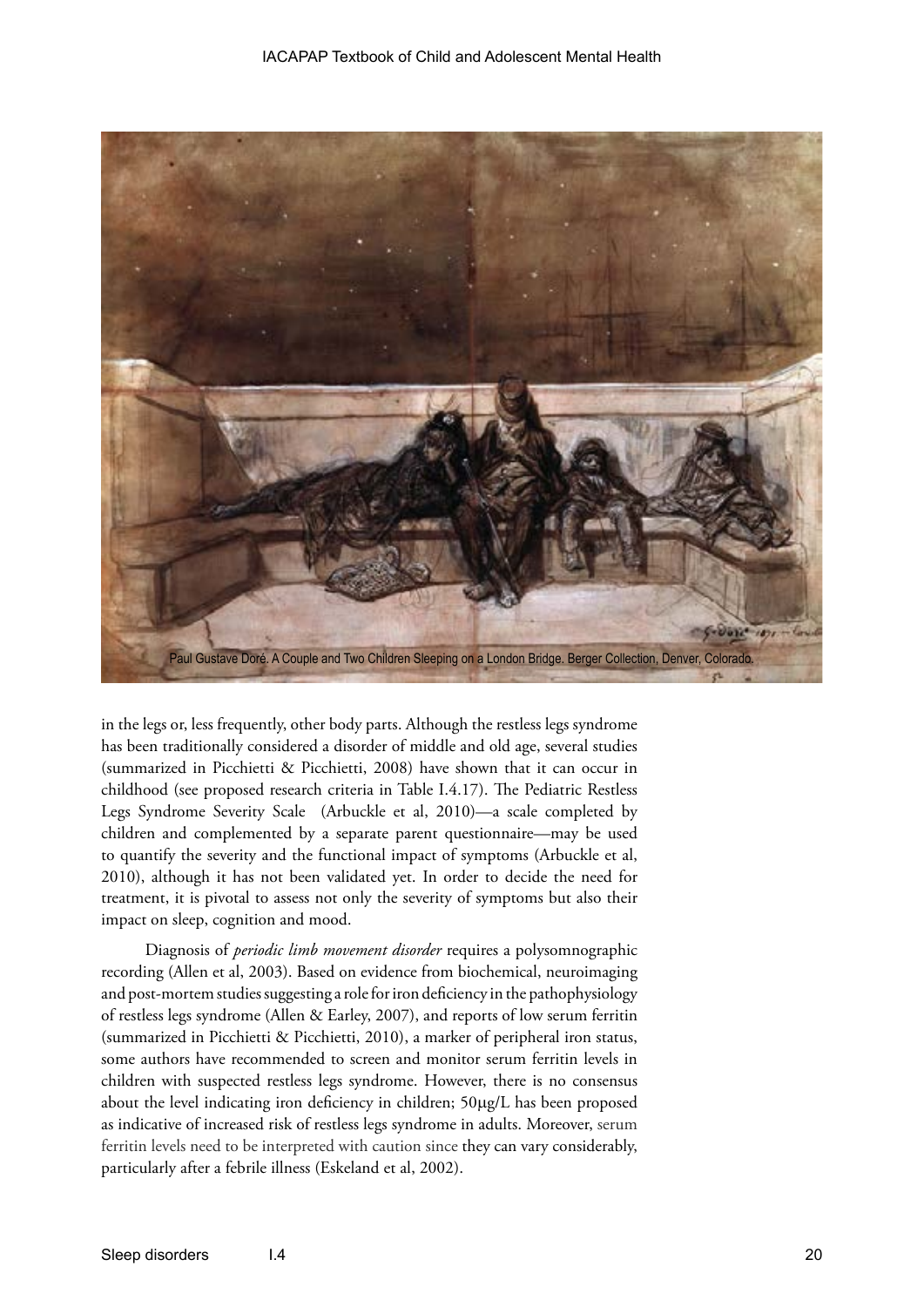#### **Table I.4.17 Proposed criteria for the diagnosis of restless legs syndrome in children by the International Restless Legs Syndrome Study Group\***

• (A) The child meets all four essential adult criteria for restless legs syndrome: (a) urge to move the legs because of an unpleasant sensation in the legs, (b) that begins or worsens with rest or inactivity, (c) that occur mostly in the evening or night, and (d) these sensations are relieved by movement.

#### **and**

The child relates a description in his or her own words that is consistent with leg discomfort (the child may use terms such as oowies, tickle, spiders, boo-boos, and a lot of energy in my legs to describe symptoms. Age-appropriate descriptors are encouraged)

#### **or**

The child meets all four essential adult criteria for restless legs syndrome, as in (A)

#### **and**

• Two of three of the following criteria are present: (a) sleep disturbance for age, (b) a biologic parent or sibling has definite restless legs syndrome, (c) the child has a polysomnographically documented periodic limb movement index of 5 or more per hour of sleep.

\*Allen et al (2003)

Differential diagnoses of restless legs syndrome include (Picchietti & Picchietti 2010):

- Positional discomfort
- Sore leg muscles
- Ligament sprain/tendon strain
- **Bruises**
- Orthopedic disorders
- Dermatitis.

#### *Management*

The management of restless legs syndrome/periodic limb movement disorder is non-pharmacological for mild to moderate cases (i.e., cases with mild to moderate impact on sleep, cognition, and behavior). This includes establishing healthy sleep habits, physical exercise and avoiding putative exacerbating factors such as insufficient sleep for age, irregular sleep schedule, low body iron stores, pain, caffeine, nicotine, alcohol, and certain drugs (e.g., SSRIs, antihistamines, and neuroleptics) (Picchietti & Picchietti 2010).

Evidence about the effectiveness of pharmacological treatment is quite limited and, to date, no drug has received FDA approval for the treatment of restless legs syndrome in children. For severe cases, off-label use of L-Dopa or other dopaminergic agents has been suggested in consultation with a pediatric sleep specialist**.** Although there is no consensus on serum ferritin levels, some experts have recommended oral iron supplementation with low iron stores (50– 65 mg of elemental iron once or twice a day), and then recheck serum ferritin in 2–3 months (Picchietti & Picchietti 2010).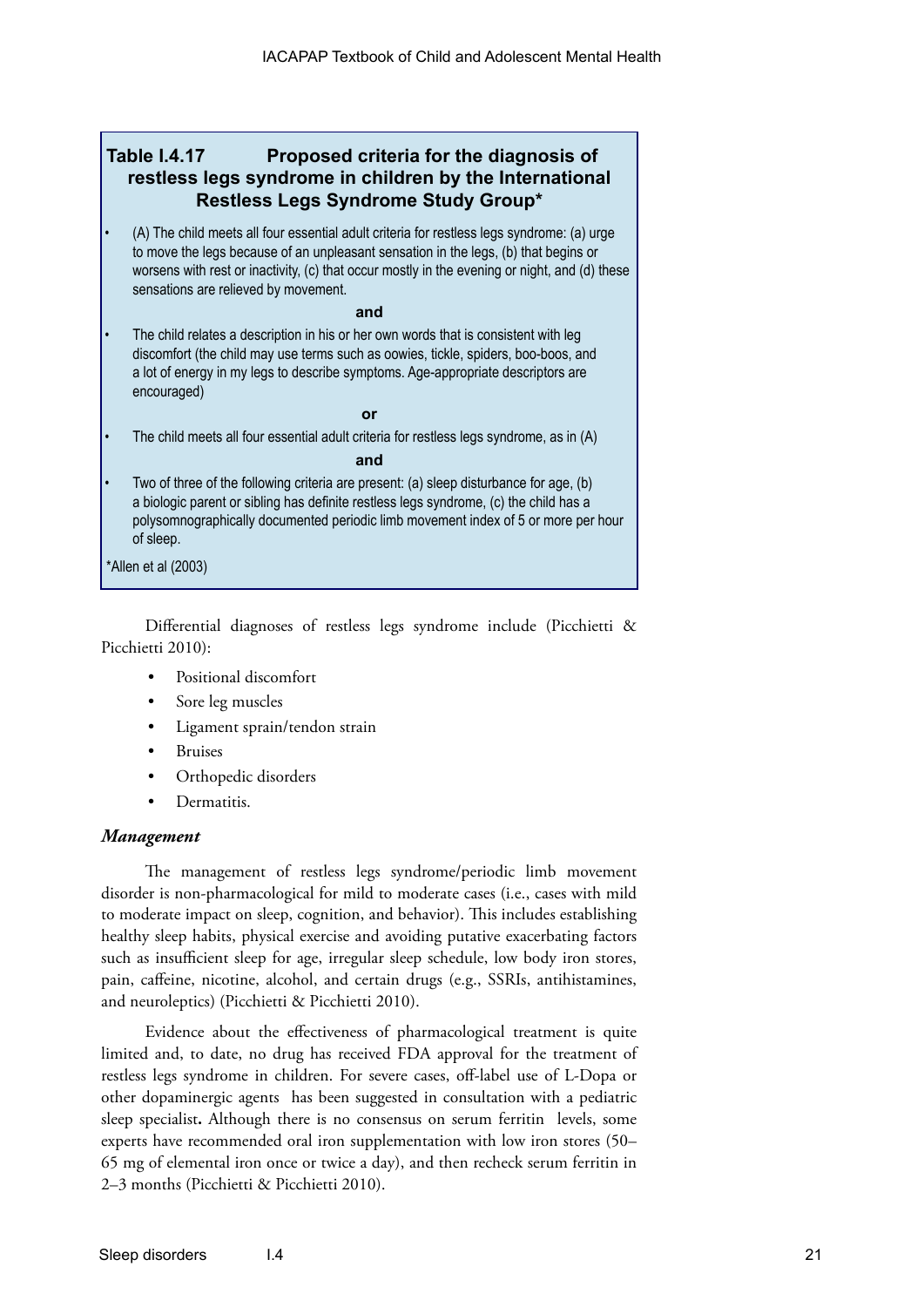#### **Narcolepsy**

Diagnosis and management of narcolepsy should be carried out by a sleep specialist (and therefore it will be mentioned here only briefly). However, it is important for child mental health professionals to be aware of its clinical features since children with narcolepsy are commonly misdiagnosed with other neurological or psychiatric disorders, such as epilepsy, ADHD, mood disorders, and psychotic disorders. In retrospective case series, about one third of adults with narcolepsy reported onset prior to 15 years of age and roughly 15% prior to 10 years of age.

Excessive, uncontrollable daytime sleepiness is the most common presentation of narcolepsy in school-aged children but, as already highlighted, daytime sleepiness is also the manifestation of many other sleep problems such as insomnia and obstructive sleep apnoea. A more specific symptom of narcolepsy is *cataplexy* (a sudden weakness of the muscles of the body, especially the legs but also the face and neck, which is often brought on by a strong emotion, especially laughing). Up 50% to 70% of patients with childhood narcolepsy present with cataplexy. Sleep paralysis and hallucinations can be present but are less common. Only 10% to 25% of affected individuals show these four symptoms (uncontrollable daytime sleepiness, cataplexy, sleep paralysis, and hallucinations) during the course of their illness. These symptoms are the result of a sudden burst of REM sleep in patients who are awake. Diagnosis of narcolepsy requires sleep laboratory assessment, including nocturnal polysomnography and multiple sleep latency tests (Guilleminault & Pelayo, 2000).

Most people with narcolepsy have low levels of the neurotransmitter hypocretin, which promotes wakefulness. The majority of cases appear in individuals with no known family history of the disorder although family clusters occur, particularly in those who show cataplexy. Recently, several cases of narcolepsy in Irish, Finnish and Swedish children were found after vaccination with GlaxoSmithKline's H1N1 flu vaccine Pandemrix<sup>®</sup>.

The management of narcolepsy in children and adolescents includes establishing a regular sleep schedule, providing extensive education on sleep hygiene, implementing scheduled daytime naps if possible, and medication. Narcolepsy is commonly treated with psychostimulants such as methylphenidate and dextroamphetamine. Modafinil has also been used (in doses from 100mg/ day to 600mg/day, in divided doses). There are reports of off-label use of sodium oxybate (*γ* –hydroxybutyrate [GHB]) (Mansukhani & Kotagal 2012).

Click [here](http://www.ninds.nih.gov/disorders/narcolepsy/detail_narcolepsy.htm) to access a Narcolepsy Fact Sheet produced by the US National Institute of Neurological Disorders and Stroke.

#### **Kleine-Levin syndrome**

Another uncommon disorder of hypersomnolence is the Kleine-Levin syndrome. It will be mentioned here only briefly since it is usually managed by a specialist (see diagnostic criteria in Table I.4.18).

Kleine-Levin syndrome is a rare condition that affects mainly adolescents; it starts during the second decade in about 80% of cases, with a male/female ratio of 2:1. Kleine-Levin syndrome is characterised by periods of extreme somnolence



Click on the image to view "Narcolepsy—Does Your Child Have It?"



Click on the image to view cataplexy in a child



**Origin An American Academy of Sixer** 

Links MD - Andrews<br>And Theory (1976)

Click on the image to access the Practice Parameters for the Treatment of Narcolepsy and other Hypersomnias of Central Origin by the American Academy of Sleep Medicine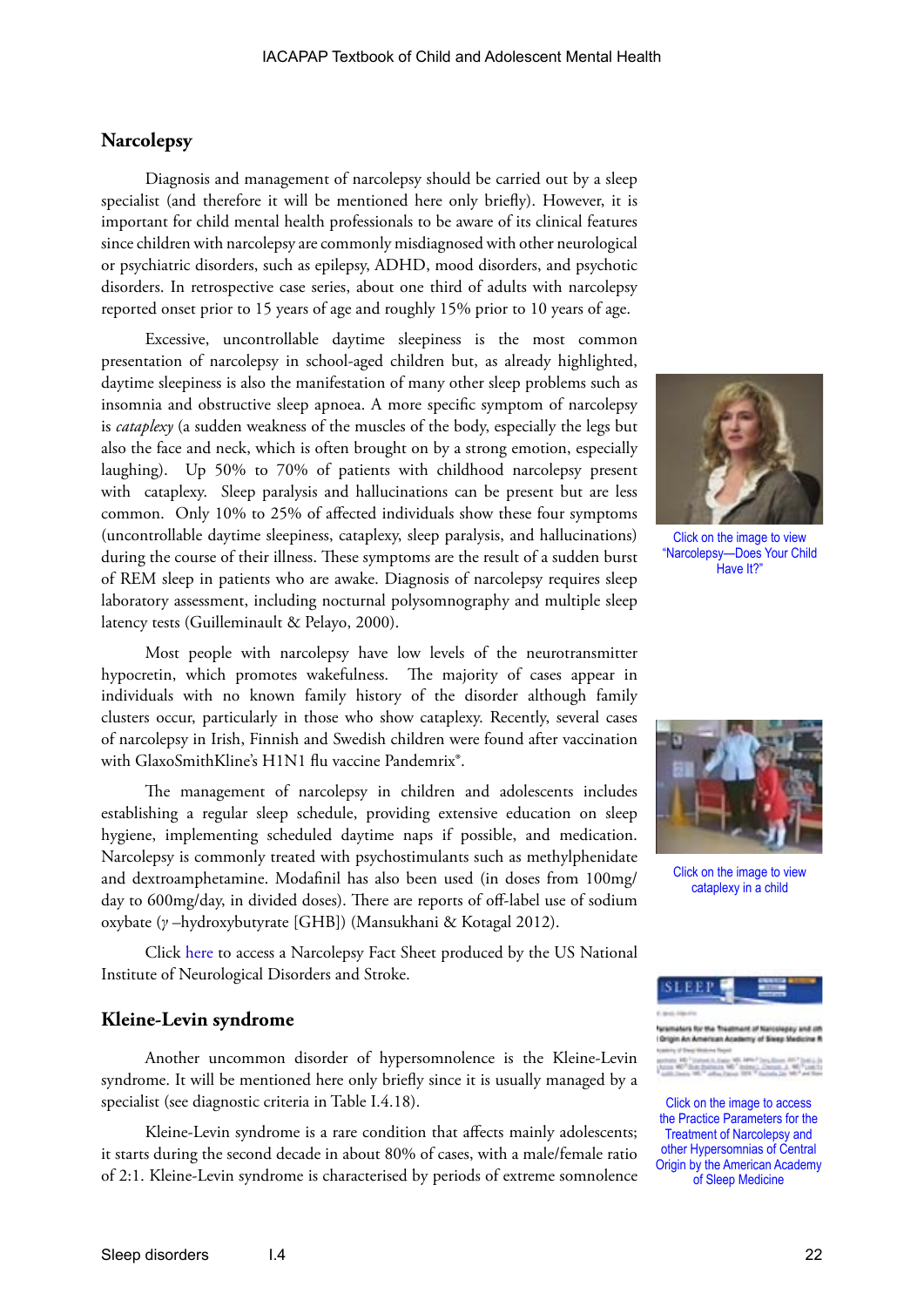#### **Table I.4.18 Diagnostic criteria\* for Kleine-Levin syndrome**

#### **Criteria A to E must be met**

- A. The patient experiences at least two recurrent episodes of excessive sleepiness and sleep duration, each persisting for two days to five weeks.
- B. Episodes recur usually more than once a year and at least once every 18 months.
- C. The patient has normal alertness, cognitive function, behavior, and mood between episodes.
- D. The patient must demonstrate at least one of the following during episodes:
	- 1. Cognitive dysfunction.
	- 2. Altered perception.
	- 3. Eating disorder (anorexia or hyperphagia).
	- 4. Disinhibited behavior (such as hypersexuality).
- E. The hypersomnolence and related symptoms are not better explained by another sleep disorder, other medical, neurologic, or psychiatric disorder (especially bipolar disorder), or use of drugs or medications.

\*International Classification of Sleep Disorders-Third Edition (ICSD-3, 2014)

alternating with hyperphagia (excessive hunger or ravenous appetite), psychological changes and behavioural symptoms. The cause and pathogenesis of Kleine-Levin syndrome is currently unknown. Important psychiatric differential diagnoses include depression, bipolar disorder, seasonal affective disorder, and somatoform disorder.

Although a wide range of drugs (including psychostimulants, anti-epileptic, antidepressants, and antipsychotic) has been used to manage the syndrome, there is no evidence supporting the effectiveness of any of them. A recent Cochrane systematic review concluded that no methodologically sound randomised controlled trials have been conducted (Oliveira et al, 2013).

#### **SLEEP DISTURBANCES IN CHILDREN AND ADOLESCENTS WITH PSYCHIATRIC DISORDERS**

#### **Mood disorders**

Sleep disturbance (insomnia or hypersomnia) is one of the diagnostic criteria for depression. Common sleep disturbances in pediatric depression include delayed sleep onset, intermittent nocturnal awakenings, hypersomnia (excessive daytime sleepiness) and difficult morning awakenings. Systematic investigation of sleep complaints in depressed children indicates that significant insomnia (difficulty initiating and maintaining sleep) is more common (75%) than hypersomnia (10%); the presence of both symptoms (10%) is associated with increased severity of depression. Insomnia is more likely associated with psychomotor agitation, excessive worrying and somatic complaints, whereas hypersomnia is more likely associated with youth experiencing psychomotor retardation, fatigue, reduced appetite, hopelessness, and helplessness. Longitudinal studies have shown that persistent sleep difficulties increase the likelihood of developing major depressive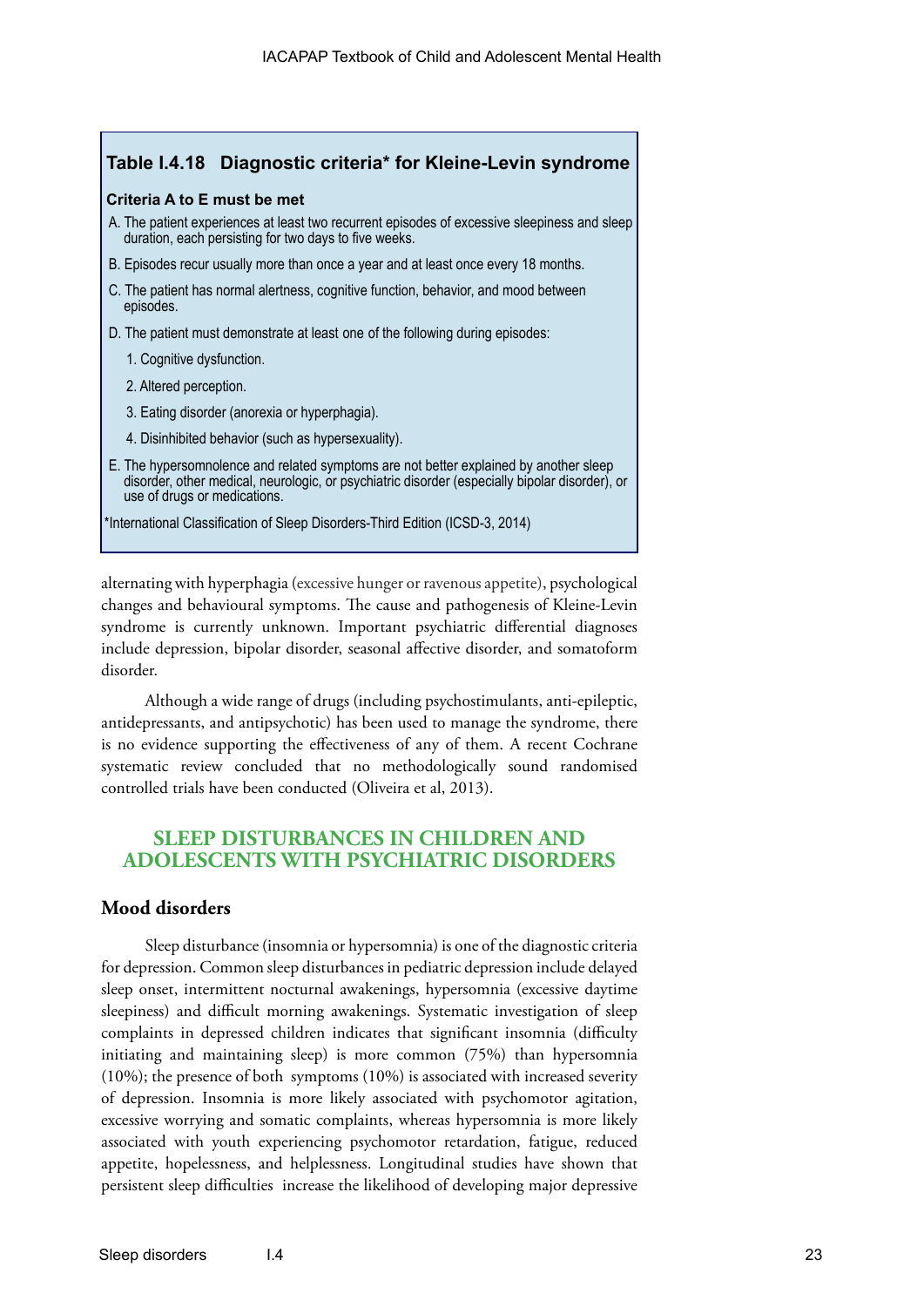disorder and anxiety in the next few years (Gregory et al, 2009). In addition, sleep disturbances, particularly insomnia and nightmares, have also been linked to increased suicidal ideation and suicide attempts in youth (Goldstein et al, 2008).

Studies using polysomnography most commonly report reduced REM latency and increased sleep latency in depressed youth. Although complaints about sleep are reported by a majority of depressed children, subjective reports of sleep disturbance do not correlate with objective findings. In fact, youth reporting significant sleep problems such as non-restorative sleep and daytime fatigue did not have identifiable changes on polysomnography (Ivanenko et al, 2005).

There are very few studies examining the effect of depression treatment on comorbid sleep problems or, conversely, that of treatment of sleep problems on depression. Generally, non-pharmacological approaches—sleep hygiene, psychoeducation and psychotherapy—are considered first line interventions (see Table I.4.19). Although cognitive behavioral therapy (CBT) is commonly utilized for depression, the usual CBT format does not appear to be effective for comorbid insomnia (McCarty & Weisz, 2007). Therefore, a modified CBT for insomnia (CBT-I) with specific components to identify and address sleep-related issues may be more appropriate. In case of circadian rhythm disturbances, increased exposure to bright light using a light therapy box may be useful (Armitage et al, 2004). Given the impairing nature of sleep disturbance, concurrent treatment of depressive symptoms and sleep in the form of a combination of an antidepressant and behavioral interventions for insomnia is recommended. The use of hypnotics should be judicious since there are no approved agents for the pediatric age group.

#### **Anxiety disorders**

About 90% of children with anxiety disorder report at least one or more sleep problems. The more common are nightmares, waking up frequently during the night, bedtime resistance (worrying about going to bed), refusal to sleep alone, and difficulty falling asleep (Alfano et al, 2007). Anxiety symptoms in the younger age group may present as nighttime fears—mostly in the context of witnessing violent or frightening scenes on screen—resulting in refusal to go to bed, nightmares, frequent nighttime awakenings, and inability to sleep alone (Muris et al, 2000). Recent research indicates a bidirectional relationship and physiological interaction between anxiety and sleep disturbance with one exacerbating the effects of the other (Gregory et al, 2009). Several epidemiological investigations suggest that persistent sleep problems early in life are associated with the development of anxiety and anxiety disorders during adolescence and adulthood (Goldstein et al, 2008). Interestingly, in contrast with depression, parents and children with anxiety disorders tend to underreport sleep problems (Hudson et al, 2009).

Research suggests that the nature and rates of sleep problems vary among different anxiety disorders. Children with separation anxiety disorder are reported to exhibit more parasomnias, such as sleep walking, night terrors and bedwetting (Alfano et al, 2007). Children with post-traumatic stress disorder (PTSD) often present with subjective reports of sleep problems that are similar irrespective of the type of trauma (Kovachy et al, 2013). Few studies using actigraphy in children with PTSD have found increased sleep onset latency, nocturnal activity, and fragmentation of sleep (Sadeh et al, 1995). Studies suggest that up to 90% of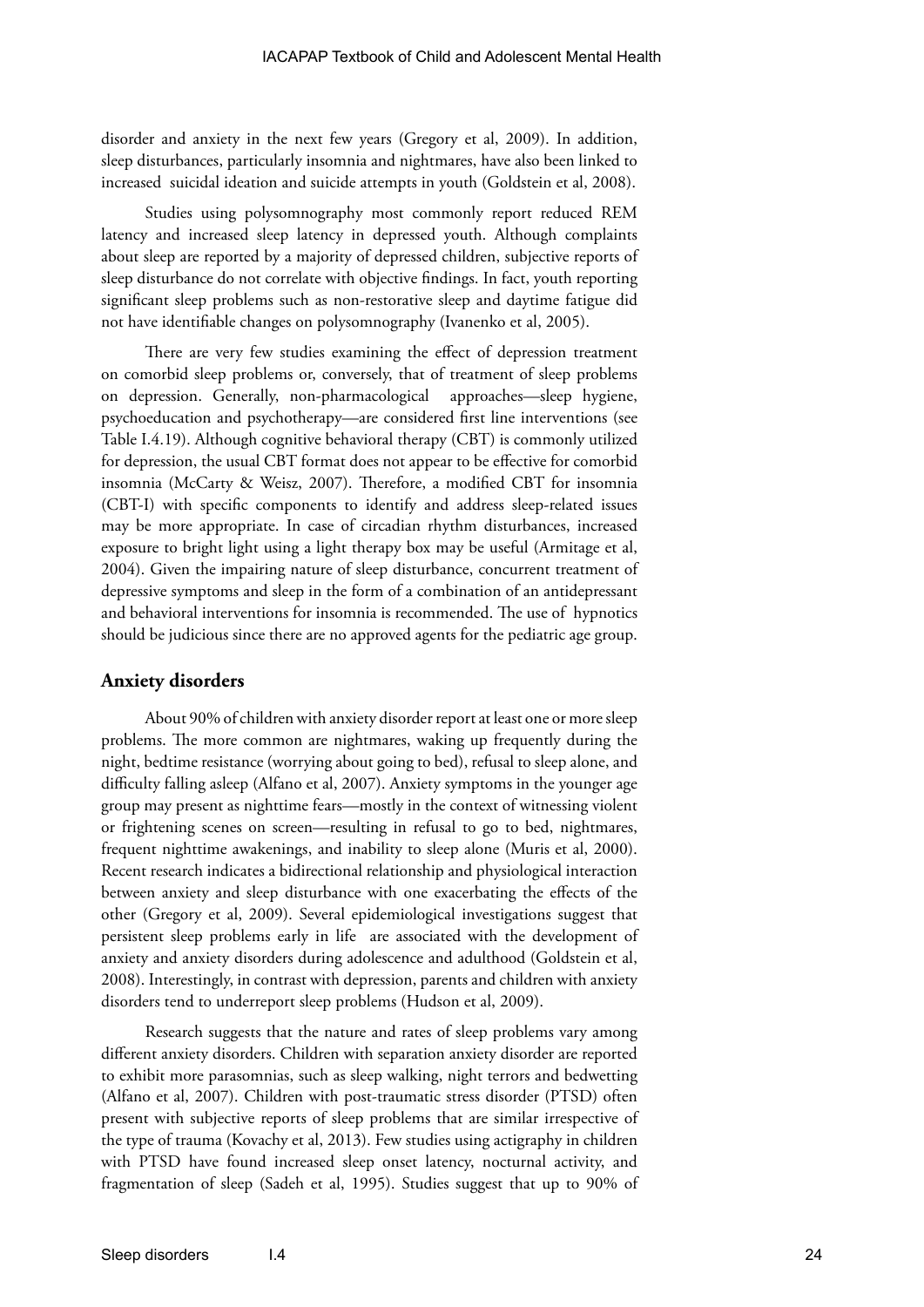| Behavioral interventions for sleep problems in children with mental health<br><b>Table I.4.19</b><br>disorders |                                                                                                                                                                                                                                                                                                                                                                                                                                                                                                                                                                                                                                                                                                                                                                                                                                                                                                                                                                                                                                                                                                                                                                                                                                                                                                                                                                                                                                                                                                                                                                                                                                                                                                                                                                                                                                                                                                                                                                                                        |  |  |  |
|----------------------------------------------------------------------------------------------------------------|--------------------------------------------------------------------------------------------------------------------------------------------------------------------------------------------------------------------------------------------------------------------------------------------------------------------------------------------------------------------------------------------------------------------------------------------------------------------------------------------------------------------------------------------------------------------------------------------------------------------------------------------------------------------------------------------------------------------------------------------------------------------------------------------------------------------------------------------------------------------------------------------------------------------------------------------------------------------------------------------------------------------------------------------------------------------------------------------------------------------------------------------------------------------------------------------------------------------------------------------------------------------------------------------------------------------------------------------------------------------------------------------------------------------------------------------------------------------------------------------------------------------------------------------------------------------------------------------------------------------------------------------------------------------------------------------------------------------------------------------------------------------------------------------------------------------------------------------------------------------------------------------------------------------------------------------------------------------------------------------------------|--|--|--|
| <b>Sleep hygiene</b>                                                                                           | Make bedroom dark, peaceful, comfortable and soothing<br>$\bullet$<br>Keep consistent wake up time and bedtime<br>Create a consistent and predictable bedtime routine<br>Eliminate high energy activities and media exposure prior to bedtime<br>Avoid daytime naps in children older than 5 years<br>Avoid caffeine or stimulants later in the day<br>Keep a sleep diary to track and address triggers                                                                                                                                                                                                                                                                                                                                                                                                                                                                                                                                                                                                                                                                                                                                                                                                                                                                                                                                                                                                                                                                                                                                                                                                                                                                                                                                                                                                                                                                                                                                                                                                |  |  |  |
| <b>Specific</b><br>interventions for<br>depression                                                             | To address cognitive misperceptions:<br>CBT-Insomnia: focusing on conditioned arousal, stimulus control and reduction of<br>sleep-related worry<br>Worry periods during times other than bedtime (e.g., identify specific moments during<br>the day to think about worries).<br>To address circadian dysfunction:<br>Light therapy using light box<br>Structured exposure to ambient lighting.                                                                                                                                                                                                                                                                                                                                                                                                                                                                                                                                                                                                                                                                                                                                                                                                                                                                                                                                                                                                                                                                                                                                                                                                                                                                                                                                                                                                                                                                                                                                                                                                         |  |  |  |
| <b>Specific</b><br>interventions in<br>anxiety disorders                                                       | <b>Reduce anxiety prior to bedtime:</b><br>Progressive muscle relaxation<br><b>Breathing exercises</b><br>$\bullet$                                                                                                                                                                                                                                                                                                                                                                                                                                                                                                                                                                                                                                                                                                                                                                                                                                                                                                                                                                                                                                                                                                                                                                                                                                                                                                                                                                                                                                                                                                                                                                                                                                                                                                                                                                                                                                                                                    |  |  |  |
| <b>Specific</b><br>interventions in<br><b>ASD</b>                                                              | To address transition problems:<br>Use of picture schedule with visual cues about bedtime routines<br>Avoid exposure to screen and media prior to bedtime<br>To address bedtime resistance:<br>Standard extinction, that involves parents ignoring all bedtime disruptions (i.e.,<br>the parent puts the child to bed and there is no interaction until morning)<br>Graduated extinction entails parents ignoring disruptive bedtime behaviors<br>$\bullet$<br>(e.g., crying out) for a predetermined period. At the end of that time, if the child<br>is still engaging in disruptive behaviors, the parent settles the child back in bed.<br>Throughout, the parent is instructed to minimize interaction with the child.<br>Faded bedtime involves first determining a time at which it is likely that the child<br>$\bullet$<br>will fall asleep within 15 minutes of going to bed. Once the child falls asleep at this<br>time with little resistance, the bedtime is set earlier and earlier each night until the<br>desired bedtime is achieved. In addition, the child is awakened at the same time<br>each morning and not allowed to sleep outside the prescribed sleep times (Vriend et<br>al, 2011).<br>Faded bedtime with response cost. This involves fading bedtime, as<br>$\bullet$<br>described above. However, if the child does not fall asleep within a certain period<br>of time, faded bedtime with response cost involves the additional component of<br>removing the child from bed (response cost) to increase the motivation to fall asleep.<br>After a predetermined time (typically about 30 minutes), the child is returned to bed.<br>The procedure is repeated until the child falls asleep. Once successful at the target<br>bedtime, an earlier bedtime is set as the goal (Vriend et al, 2011).<br>Stimulus fading: gradually removing parent from the child's room<br>To address night terrors:<br>Scheduled awakenings about 30 minutes prior to expected episode. |  |  |  |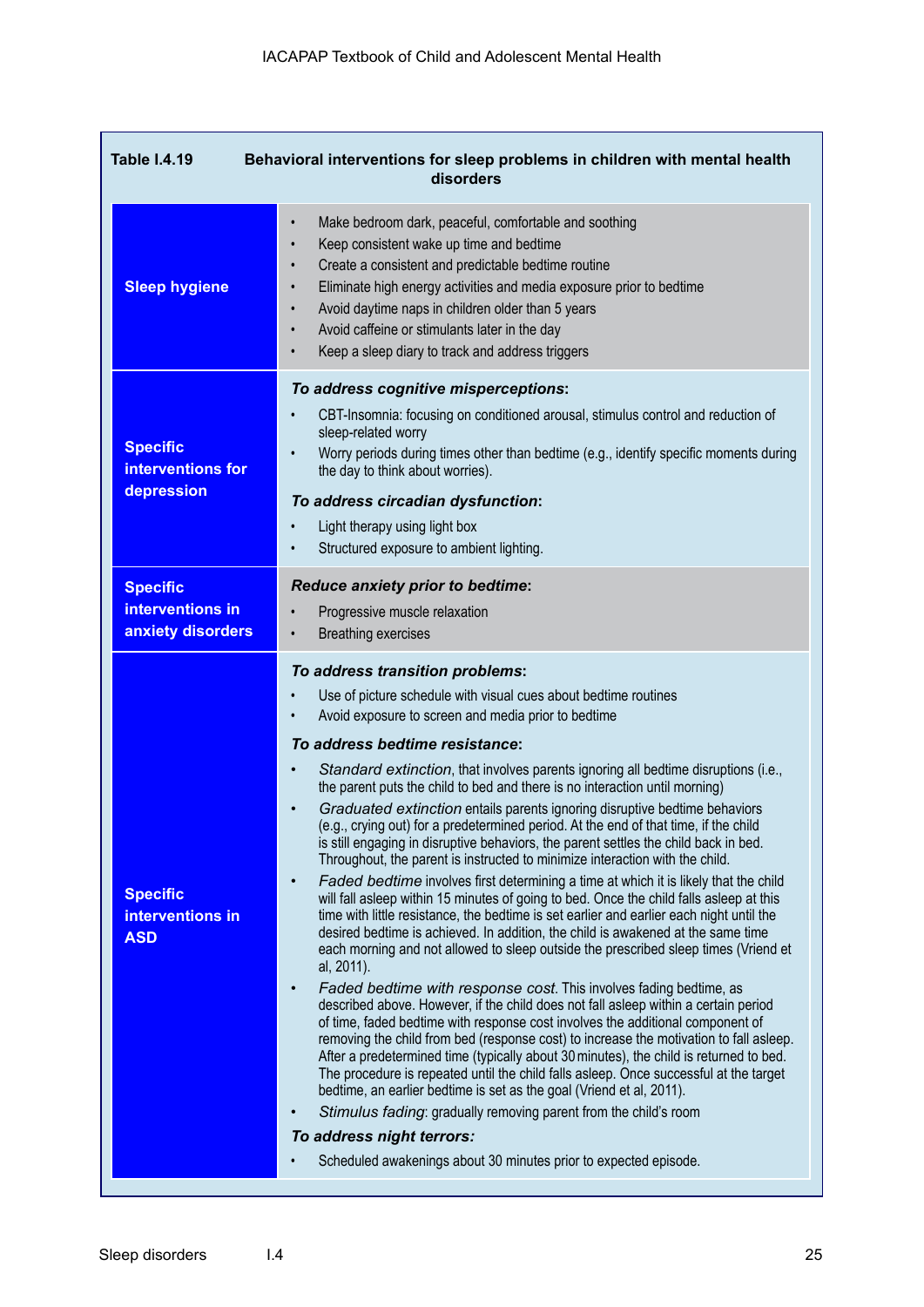children with generalized anxiety disorder experience difficulty sleeping (Alfano et al, 2007). Subjectively, children with generalized anxiety disorder report initial and intermittent insomnia and daytime sleepiness. Objective changes in these children indicate increased sleep onset latency, reduced REM latency, increased total REM, and reduced sleep efficiency (Alfano et al, 2013).

Behavioral sleep interventions are the first line treatment for sleep related difficulties in anxious children (see Table I.4.19). Some effective methods for reducing nighttime fears and difficulty falling asleep are avoiding on-screen scary or disturbing content, creating soothing sleep rituals that reduce arousal at bedtime, maintaining a safe environment, pre-sleep relaxation to reduce arousal, and sleep consolidation by delaying bedtime. Specific therapeutic interventions such as progressive muscle relaxation, exposure and response prevention, systematic desensitization, dream rehearsal techniques, and guided imagery are helpful in reducing pre-sleep worries (Ollendick et al, 1991).

Studies exploring pharmacologic options for sleep-related problems in anxious children are limited. In general, reduction of anxiety with SSRI medication may reduce sleep related problems. Fluvoxamine can reduce both anxiety and sleep problems. On the other hand, other SSRIs, such as fluoxetine, are known to interfere with sleep by inhibiting REM sleep and increasing the number of arousals (Dorsey et al, 1996). Hypnotic medications are usually avoided due to lack of safety data in the pediatric age group.

#### **Autism spectrum disorder**

Sleep-related problems are more common in autism spectrum disorder (ASD) as compared with typically developing children and those with intellectual disability, prevalence ranging from 50%-80% (Richdale & Schreck, 2009). Sleep disturbances in children with ASD have been associated with lower nocturnal level of melatonin due to abnormal secretion and aberrant expression of the sleep regulating neurotransmitter GABA due to disrupted GABAergic interneurons (Levitt et al, 2004). Other factors contributing to sleep problems may include hypersensitivity to environmental stimuli, poor self-regulation, ritualistic behaviors, comorbid gastrointestinal, neurological and psychiatric problems, and the medications used to treat these conditions (Reynolds & Malow 2011).

It is important to identify and address sleep disturbances in these patients since they are linked to higher rates of stereotypic behaviors, poor daytime

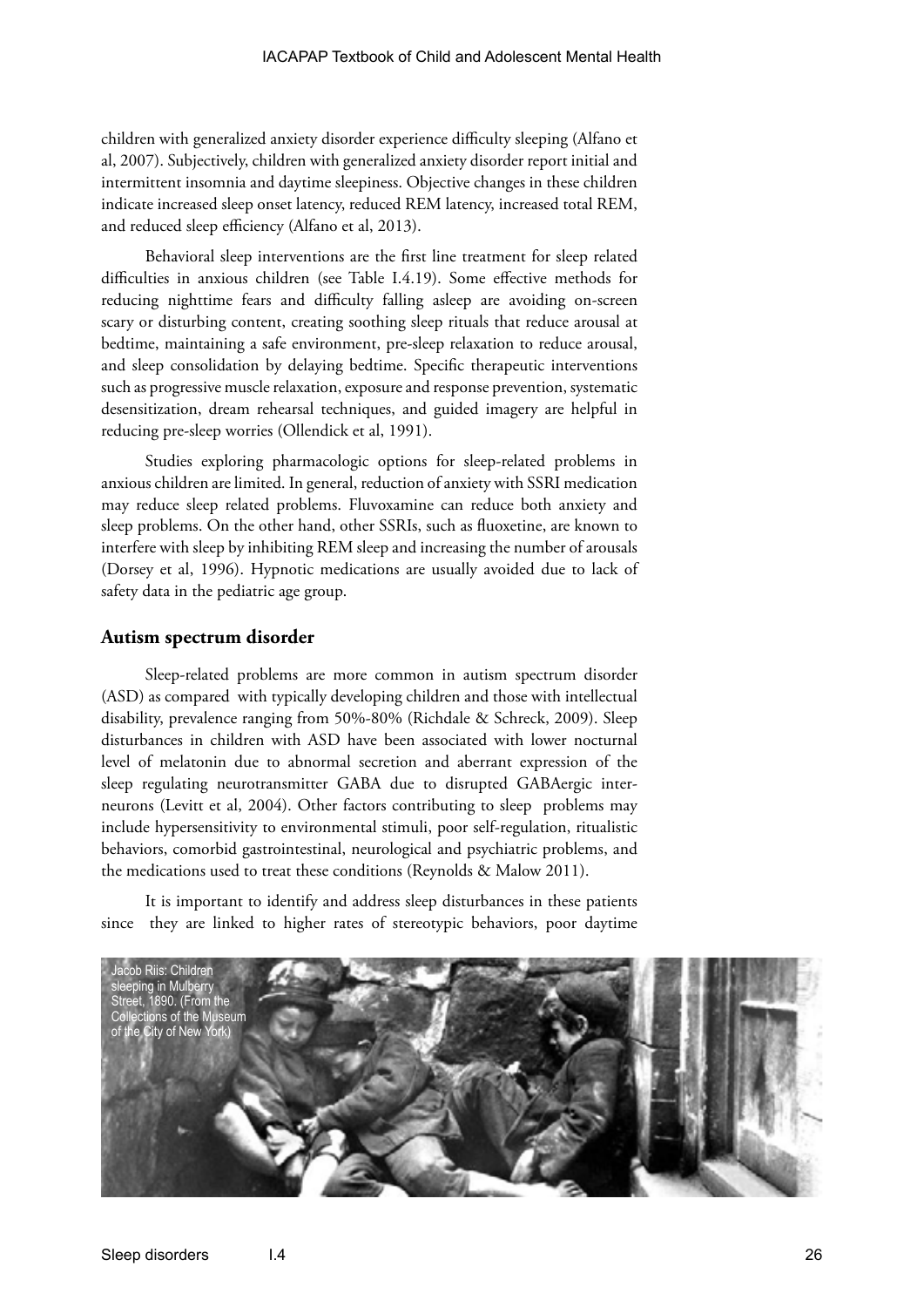functioning, and worsening of core social and communication deficits (Johnson et al, 2009). The more commonly reported sleep issues are difficulty falling asleep, frequent night waking, early morning waking, reduced sleep duration, lack of sleep routine, and frequent night time fears and nightmares (Johnson et al, 2009). Large cohort studies suggest that sleep disturbances, particularly reduced sleep duration, appear as early as at 30 months of age and persist through adolescence although the specific type of sleep problem may change with age. Younger children experience bedtime resistance, sleep anxiety, night waking and nightmares, whereas older children report delayed sleep onset, shorter sleep duration, and daytime sleepiness (Goldman et al, 2012). Objective sleep problems detected with actigraphy and polysomnography include lower sleep efficiency, short sleep time, longer sleep latency, and REM abnormalities including reductions in REM sleep, increased density of eye movements, and shorter REM latency (Reynolds & Malow, 2011).

Sleep problems in autism are a coexisting symptom that can influence the course and severity of the disorder and hence effective treatment to address them is important. A study suggests that associations between media exposure and videogames and sleep problems are more pronounced in children with ASD than in typically developing children (Engelhardt et al, 2013); good sleep hygiene practices are therefore of prime importance. Several behavioral interventions have been successfully used to address the specific problematic behaviors, promote sleep routine using visual and behavioral cues, and promote self-soothing using sleep restriction, stimulus fading and extinction methods (see Table I.4.19). There is good evidence that melatonin before bedtime is effective for the treatment of insomnia in ASD; 1mg to 3mg of melatonin per day reduces sleep latency and improves sleep duration (Rossignol & Frye, 2011). Some evidence also exists for the use of clonidine (Ming et al, 2008). Clinically, it is often suggested to use the medications for coexisting psychiatric and neurological disorders to promote sleep by using drugs with sedating properties at night and to prevent insomnia by avoiding drugs with stimulating effects before bedtime (Reynolds & Malow, 2011).

#### **Attention-deficit/hyperactivity disorder (ADHD)**

There has been an increasing interest in sleep problems associated with ADHD (Cortese et al, 2009; Cortese et al, 2013). Sleeping difficulties in these children are of relevance because:

- Sleep disturbances may be a source of distress for the child and the family
- Sleep problems may worsen ADHD symptoms as well as associated emotional disorders
- Quantitative or qualitative alterations of sleep may cause problems with mood, attention, and behavior,
- Sleep disturbances may mimic ADHD symptoms in children misdiagnosed with ADHD.

Therefore, symptoms of inattention, hyperactivity and impulsivity may be improved or even eliminated by treating the primary sleep disorder. A metaanalysis on sleep in children diagnosed with ADHD found that children or their parents reported bedtime resistance, sleep-onset difficulties, night awakenings,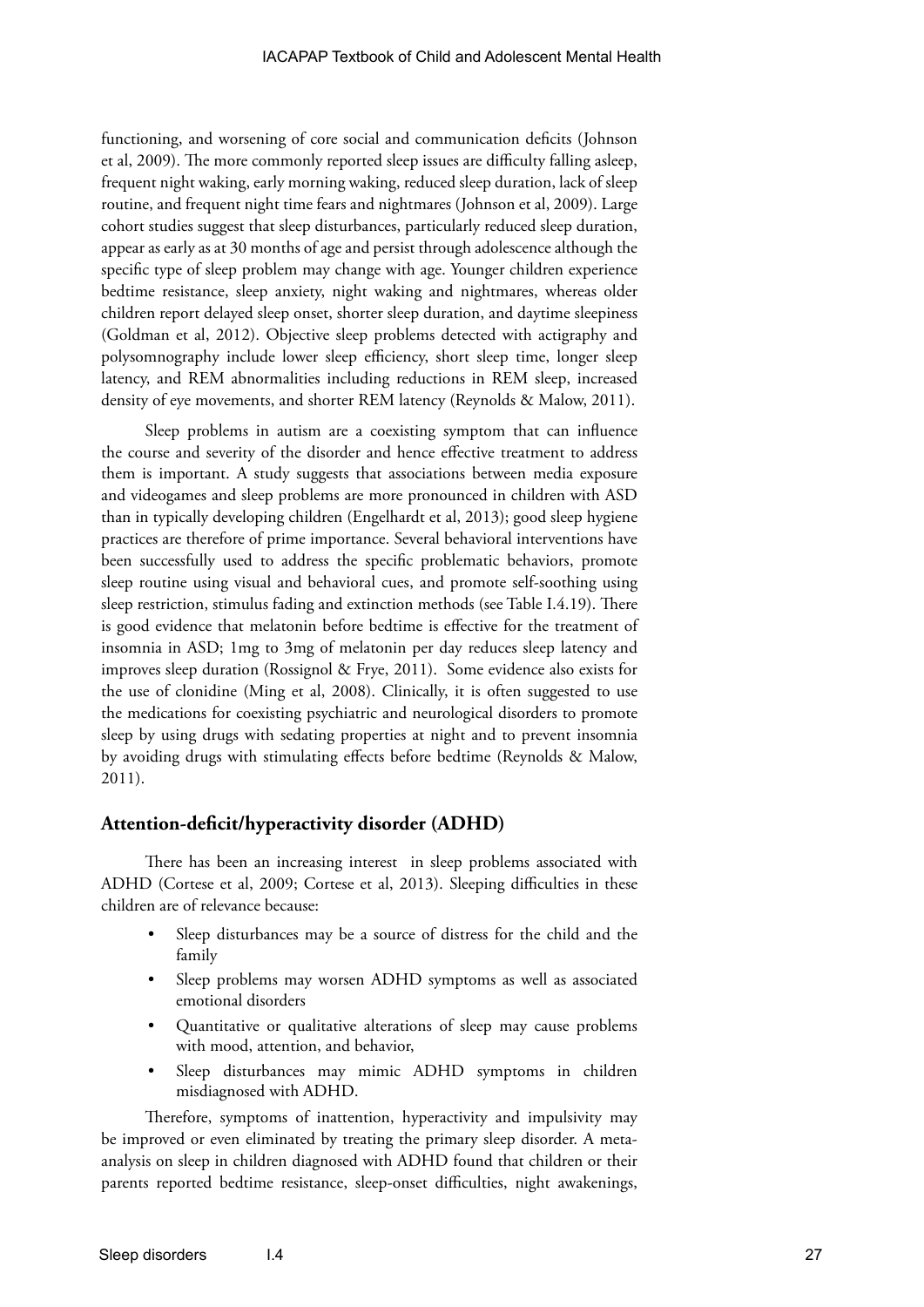difficulty waking up in the morning, sleep breathing problems, and daytime sleepiness significantly more often than healthy comparison individuals (Cortese et al, 2009). Although no sleep problem specific to ADHD has been found, the most commonly reported is 'difficulty falling asleep'.

Causes of sleep problems in children with ADHD include:

- One or more specific sleep disorders, such as behaviorally-based insomnia, circadian rhythm sleep disorder, or restless legs syndrome
- Poor sleep practices (e.g., use of electronics before bedtime)
- Psychiatric comorbidities (e.g., mood/anxiety disorders)
- Associated medical conditions and their treatment (e.g., asthma, obesity).

Recently, a group of experts in ADHD and sleep provided clinical guidance on the assessment and management of the most common sleep disturbances associated with ADHD (Cortese et al, 2013):

- Before addressing the specific management of sleep disorders, implement healthy sleep practices. There is insufficient evidence to recommend a specific dietetic regimen
- Behavioral interventions—adapted for ADHD children (more warnings, instructions by parents one step at a time, pictorial representations, etc.) should be the first-line treatment
- If behavioral strategies are not effective, pharmacological treatment may be considered for sleep-onset difficulties (melatonin has the best evidence of effectiveness)
- Therapeutic options for circadian rhythm disorder include bright light therapy, chronotherapy (moving bedtime and rising time each day, around the clock, until the child is sleeping on a normal schedule), and melatonin.
- An *apnea-hypopnea index* >1 on polysomnography should alert the practitioner to consider adeno-tonsillectomy.
- Avoid factors that may exacerbate restless legs syndrome (e.g., pain, caffeine, nicotine, alcohol). Oral iron supplementation if serum ferritin is <50 mg/L may be considered. For severe cases consider off-label use of L-DOPA or other dopaminergic agents, in consultation with a sleep specialist.

#### **CULTURAL ISSUES**

Sleep patterns are influenced both by biologic and cultural factors and their interaction. As such, perceptions of sleep problems by parents and healthcare providers are influenced by cultural norms. Unfortunately, empirical research on cross-cultural differences in pediatric sleep practices across countries, including low- and middle-income countries, is limited.

In a study [\(Mindell et al, 2010](http://www.tau.ac.il/~sadeh/clinic/Mindell%202010%20cross-cultural%20infant%20sleep.pdf)) of 29,287 infants and toddlers from predominantly-Asian and predominantly-Caucasian countries, parents of children from predominantly-Asian countries reported significantly later bedtimes, shorter total sleep times, increased perception of sleep problems, and significantly more bed-sharing and room-sharing. Differences in the percentage of bed-sharing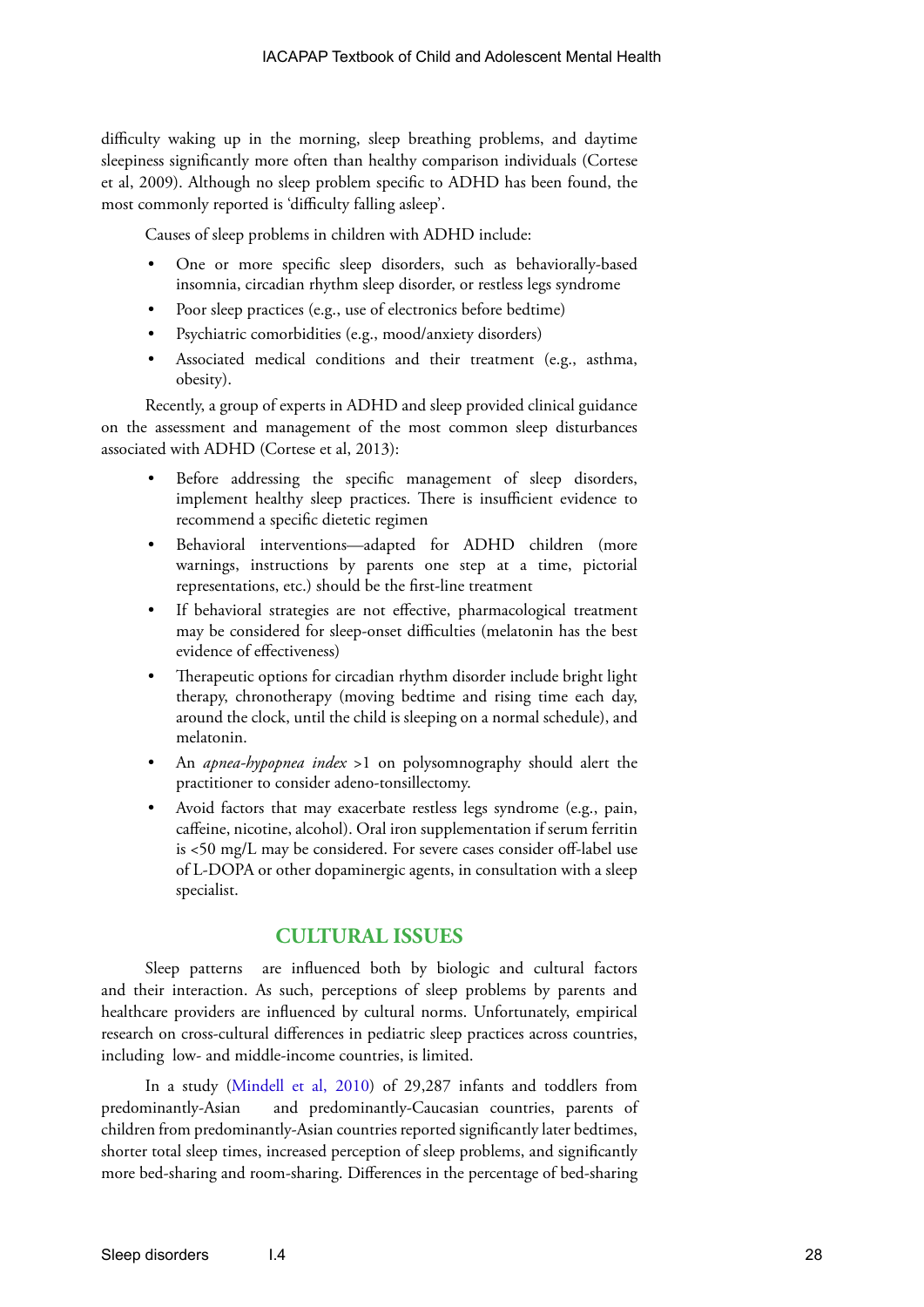were striking: in predominantly Asian countries 64.7% of children shared a bed and 87.5% shared a room compared with 11.8% and 22.0% respectively in predominantly-Caucasian countries. Given the need for internet access to participate in the survey, results were biased towards urban populations.

These results were replicated in another study by the same group (Mindell et al, 2013) that found significant differences in bedtime (e.g., 3 hours later in India compared to Australia), napping (persistence of daytime napping in most children in predominantly-Asian countries) and bed and room sharing (more common in predominantly-Asian countries).

Louis and Govindama (2004) examined children aged 12 to 24 months from France and la Réunion island and found a significantly higher prevalence of sleep problems in Réunion than in France. Bedtime routines and interactions, cosleeping and parental presence at bedtime until infant falls asleep were significantly associated with sleep problems. These results underscore the importance of considering specific cultural beliefs in making recommendations for healthy sleep practices.



• Do you have questions?

Comments?

Click here to go to the Textbook's Facebook page to share your views about the chapter with other readers, question the authors or editor and make comments.

**PLEASE GO TO APPENDIX I.4.1 FOR [SELF-ASSESSMENT](https://www.facebook.com/pages/IACAPAP-Textbook-of-Child-and-Adolescent-Mental-Health/249690448525378)  QUESTIONS**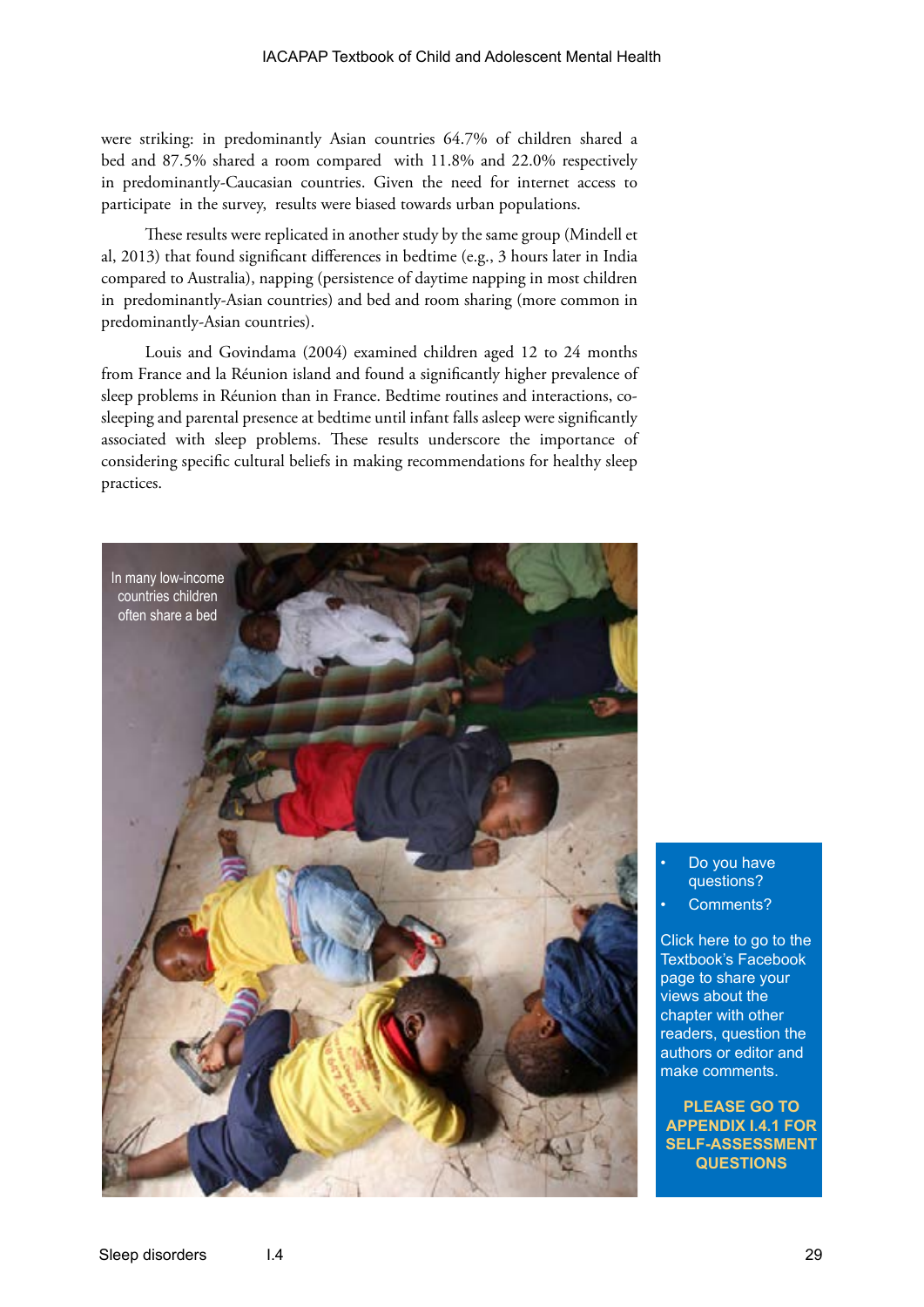#### **REFERENCES**

Alfano CA, Ginsburg GS, Kingery JN (2007). Sleep-related problems among children and adolescents with anxiety disorders. *Journal of the American Academy of Child & Adolescent Psychiatry* 46:224-232. Available from PM:17242626

Alfano CA, Reynolds K, Scott N et al (2013). Polysomnographic sleep patterns of non-depressed, non-medicated children with generalized anxiety disorder. *Journal of Affective Disorders* 147:379-384. Available from PM:23026127

Allen RP, Earley CJ (2007). The role of iron in restless legs syndrome. *Movement Disorders* 22(Suppl 18): S440-S448. Available from PM:17566122

- Allen RP, Picchietti D, Hening WA et al (2003). Restless legs syndrome: diagnostic criteria, special considerations, and epidemiology. A report from the restless legs syndrome diagnosis and epidemiology workshop at the National Institutes of Health. *Sleep Medicine* 4:101-119. Available from PM:14592341
- American Academy of Pediatrics 2002. Clinical practice guideline: diagnosis and management of childhood obstructive sleep apnea syndrome. *Pediatrics* 109:704- 712. Available from PM:11927718
- American Academy of Sleep Medicine (2005). *International Classification of Sleep Disorders, 2nd ed. Diagnostic and Coding Manual.* Westchester, IL. American Academy of Sleep Medicine.
- American Academy of Sleep Medicine (2014). *The International Classification of Sleep Disorders. Third Edition, ICSD-3.* American Academy of Sleep Medicine.
- American Psychiatric Association (2013). *Diagnostic and Statistical Manual of Mental Disorders,* Fifth Edition. Arlington, VA: American Psychiatric Association.
- Arbuckle R, Abetz L, Durmer JS et al (2010). Development of the Pediatric Restless Legs Syndrome Severity Scale (P-RLS-SS): a patient-reported outcome measure of pediatric RLS symptoms and impact. *Sleep Medicine* 11:897-906. Aavailable from PM:20801715
- Armitage R, Emslie G, Rintelmann J (1997). The effect of fluoxetine on sleep EEG in childhood depression: a preliminary report. *Neuropsychopharmacology* 17:241- 245. Available from PM:9326748
- Armitage R, Hoffmann R, Emslie G et al (2004). Rest-activity cycles in childhood and adolescent depression. *Journal of the American Academy of Child & Adolescent Psychiatry* 43:761-769. Available from PM:15167093
- Bruni O, Ferri R, Miano S et al (2004). L -5-Hydroxytryptophan treatment of sleep terrors in children. *European Journal of Pediatrics* 163:402-407. Available from PM:15146330
- Chokroverty S (2009). *Sleep Disorders Medicine: Basic Science, Technical Considerations, and Clinical Aspects, 3rd ed*. Philadelphia, PA: Saunders, Elsevier.
- Cortese S, Brown TE, Corkum P et al (2013). Assessment and management of sleep problems in youths with attention-deficit/hyperactivity disorder. *Journal of the*

*American Academy of Child & Adolescent Psychiatry* 52:784-796. Available from PM:23880489

- Cortese S, Faraone SV, Konofal E et al (2009). Sleep in children with attention-deficit/hyperactivity disorder: metaanalysis of subjective and objective studies. *Journal of the American Academy of Child & Adolescent Psychiatry* 48:894-908. Available from PM:19625983
- Dorsey CM, Lukas SE, Cunningham SL (1996). Fluoxetineinduced sleep disturbance in depressed patients. *Neuropsychopharmacology* 14:437-442. Available from PM:8726754
- Engelhardt CR, Mazurek MO, Sohl K (2013). Media use and sleep among boys with autism spectrum disorder, ADHD, or typical development. *Pediatrics* 132:1081- 1089. Available from PM:24249825
- Eskeland B, Baerheim A, Ulvik R et al (2002). Influence of mild infections on iron status parameters in women of reproductive age. *Scandinavian Journal of Primary Health Care* 20:50-56. Available from PM:12086285
- Ferracioli-Oda E, Qawasmi A, Bloch MH (2013). Meta-analysis: melatonin for the treatment of primary sleep disorders. *PLoS.One* 8:e63773. Available from PM:23691095
- Goldman SE, Richdale AL, Clemons T et al (2012). Parental sleep concerns in autism spectrum disorders: variations from childhood to adolescence. *Journal of Autism and Developmental Disorders* 42:531-538. Available from PM:21538171
- Goldstein TR, Bridge JA, Brent DA (2008). Sleep disturbance preceding completed suicide in adolescents. *Journal of Consulting and Clinical Psychology* 76:84-91. Available from PM:18229986
- Gregory AM, Rijsdijk FV, Lau JY et al (2009). The direction of longitudinal associations between sleep problems and depression symptoms: a study of twins aged 8 and 10 years. *Sleep* 32:189-199. Available from PM:19238806
- Guilleminault C, Pelayo R (2000). Narcolepsy in children: a practical guide to its diagnosis, treatment and follow-up. *Paediatric Drugs* 2:1-9. Available from PM:10937454
- Hudson JL, Gradisar M, Gamble A et al (2009). The sleep patterns and problems of clinically anxious children. *Behaviour Research and Therapy* 47:339-344. Available from PM:19233345
- Ivanenko A, Barnes ME, Crabtree VM, Gozal D (2004). Psychiatric symptoms in children with insomnia referred to a pediatric sleep medicine center. *Sleep Medicine* 5:253-259. Available from PM:15165531
- Ivanenko A, Crabtree VM, Gozal D (2005). Sleep and depression in children and adolescents. *Sleep Medicine Reviews* 9:115-129. Available from PM:15737790
- Johnson KP, Giannotti F, Cortesi F (2009). Sleep patterns in autism spectrum disorders. *Child and Adolescent Psychiatric Clinics of North America* 18:917-928. Available from PM:19836696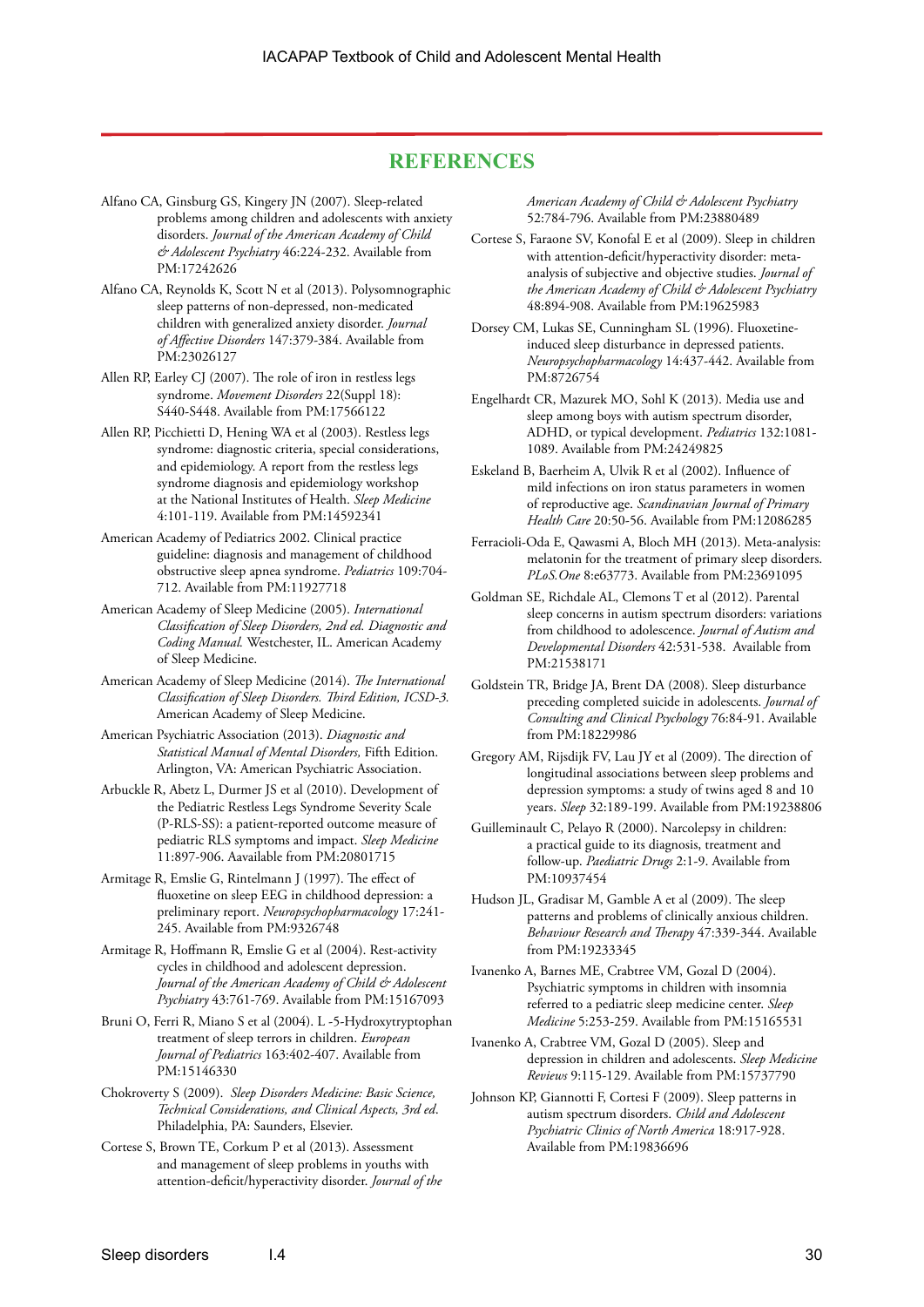- Kales A, Kales JD (1974). Sleep disorders. Recent findings in the diagnosis and treatment of disturbed sleep. *New England Journal of Medicine*, 290:487-499 available from PM:4369176
- Kovachy B, O'Hara R, Hawkins N et al (2013). Sleep disturbance in pediatric PTSD: current findings and future directions. *Journal of Clinical Sleep Medicine* 9:501-510. Available from PM:23674943
- Laberge L, Tremblay RE, Vitaro F et al (2000). Development of parasomnias from childhood to early adolescence. *Pediatrics* 106: (1 Pt 1) 67-74. Available from PM:10878151
- Levitt P, Eagleson KL, Powell EM (2004). Regulation of neocortical interneuron development and the implications for neurodevelopmental disorders. *Trends in Neurosciences* 27:400-406. Available from PM:15219739
- Louis J, Govindama Y (2004). *Troubles du sommeil et rituels d'endormissement chez le jeune enfant dans une perspective transculturelle* [Sleep problems and bedtime routines in infants in a cross cultural perspective]. *Archives de Pédiatrie*11:93–98.
- Mansukhani MP, Kotagal S (2012). Sodium oxybate in the treatment of childhood narcolepsy-cataplexy: a retrospective study. *Sleep Medicine* 13:606-610. Available from PM:22445591
- Marcus CL, Brooks LJ, Draper KA et al (2012). Diagnosis and management of childhood obstructive sleep apnea syndrome. *Pediatrics* 130:e714-e755. Available from PM:22926176 http://www.guideline.gov/content. aspx?id=38415
- McCarty CA, Weisz JR (2007). Effects of psychotherapy for depression in children and adolescents: what we can (and can't) learn from meta-analysis and component profiling. *Journal of the American Academy of Child & Adolescent Psychiatry* 46:879-886. Available from PM:17581452
- Meltzer LJ (2010). Clinical management of behavioral insomnia of childhood: treatment of bedtime problems and night wakings in young children. *Behavioral Sleep Medicine* 8:172-189. Available from PM:20582760
- Mindell J, Owens J (2010). *A Clinical Guide to Pediatric Sleep*. Philadelphia: Lipincott Williams & Wilkins.
- Mindell JA, Sadeh A, Wiegand B et al (2010). Cross-cultural differences in infant and toddler sleep. *Sleep Medicine* 11:274–280.
- Mindell JA, Sadeh A, Kwon R et al (2013). Cross-cultural differences in the sleep of preschool children. *Sleep Medicine* 14:1283-1289. Available from PM:24269649
- Ming X, Gordon E, Kang N et al (2008). Use of clonidine in children with autism spectrum disorders. *Brain Development* 30:454-460. Available from PM:18280681
- Montgomery-Downs HE, O'Brien LM, Holbrook CR et al (2004). Snoring and sleep-disordered breathing in young children: subjective and objective correlates. *Sleep* 27:87-94. Available from PM:14998242
- Muris P, Merckelbach H, Gadet B et al (2000). Fears, worries, and scary dreams in 4- to 12-year-old children: their

content, developmental pattern, and origins. *Journal of Clinical Child Psychology* 29:43-52. Available from PM:10693031

- O'Brien LM (2009). The neurocognitive effects of sleep disruption in children and adolescents. *Child & Adolescent Psychiatry Clinics of North America* 18:813- 823. Available from PM:19836689
- Oliveira MM, Conti C, Prado GF (2013). Pharmacological treatment for Kleine-Levin syndrome. *Cochrane Database of Systematic Reviews* 8:CD006685. Available from PM:23945927
- Ollendick TH, Hagopian LP, Huntzinger RM (1991). Cognitive-behavior therapy with nighttime fearful children. *Journal of Behavior Therapy and Experimental Psychiatry* 22:113-121. Available from PM:1757590
- Owens JA, Mindell JA (2011). Pediatric insomnia. *Pediatric Clinics of North America* 58:555-569. Available from PM:21600342
- Pelayo R, Yuen K (2012). Pediatric sleep pharmacology. *Child & Adolescent Psychiatric Clinics of North America* 21:861- 883. Aavailable from PM:23040905
- Picchietti MA, Picchietti DL (2008). Restless legs syndrome and periodic limb movement disorder in children and adolescents. *Seminars in Pediatric Neurology* 15:91-99. Available from PM:18555195
- Picchietti MA, Picchietti DL (2010). Advances in pediatric restless legs syndrome: Iron, genetics, diagnosis and treatment. *Sleep Medicine* 11:643-651. Available from PM:20620105
- Price AMH, Wake M, Ukoumunne OC et al (2012). Five-year follow-up of harms and benefits of behavioral infant sleep intervention: randomized trial. *Pediatrics* 130: 643-651.
- Reynolds AM, Malow BA (2011). Sleep and autism spectrum disorders. *Pediatric Clinics of North America* 58:685- 698. Available from PM:21600349
- Richdale AL, Schreck KA (2009). Sleep problems in autism spectrum disorders: prevalence, nature, & possible biopsychosocial aetiologies. *Sleep Medicine Reviews* 13:403-411. Available from PM:19398354
- Rossignol DA, Frye RE (2011). Melatonin in autism spectrum disorders: a systematic review and meta-analysis. *Developmental Medicine & Child Neurology* 53:783- 792. Available from PM:21518346
- Sadeh A, McGuire JP, Sachs H et al (1995). Sleep and psychological characteristics of children on a psychiatric inpatient unit. *Journal of the American Academy of Child & Adolescent Psychiatry* 34:813-819. Available from PM:7608056
- Szelenberger W, Niemcewicz S, Dabrowska AJ (2005). Sleepwalking and night terrors: psychopathological and psychophysiological correlates. *International Review of Psychiatry* 17:263-270. Aavailable from PM:16194798
- Vriend JL, Corkum PV, Moon EC et al (2011). Behavioral Interventions for sleep problems in children with autism spectrum disorders: current findings and future directions. *Journal of Pediatric Psychology* 36:1017- 1029. doi: 10.1093/jpepsy/jsr044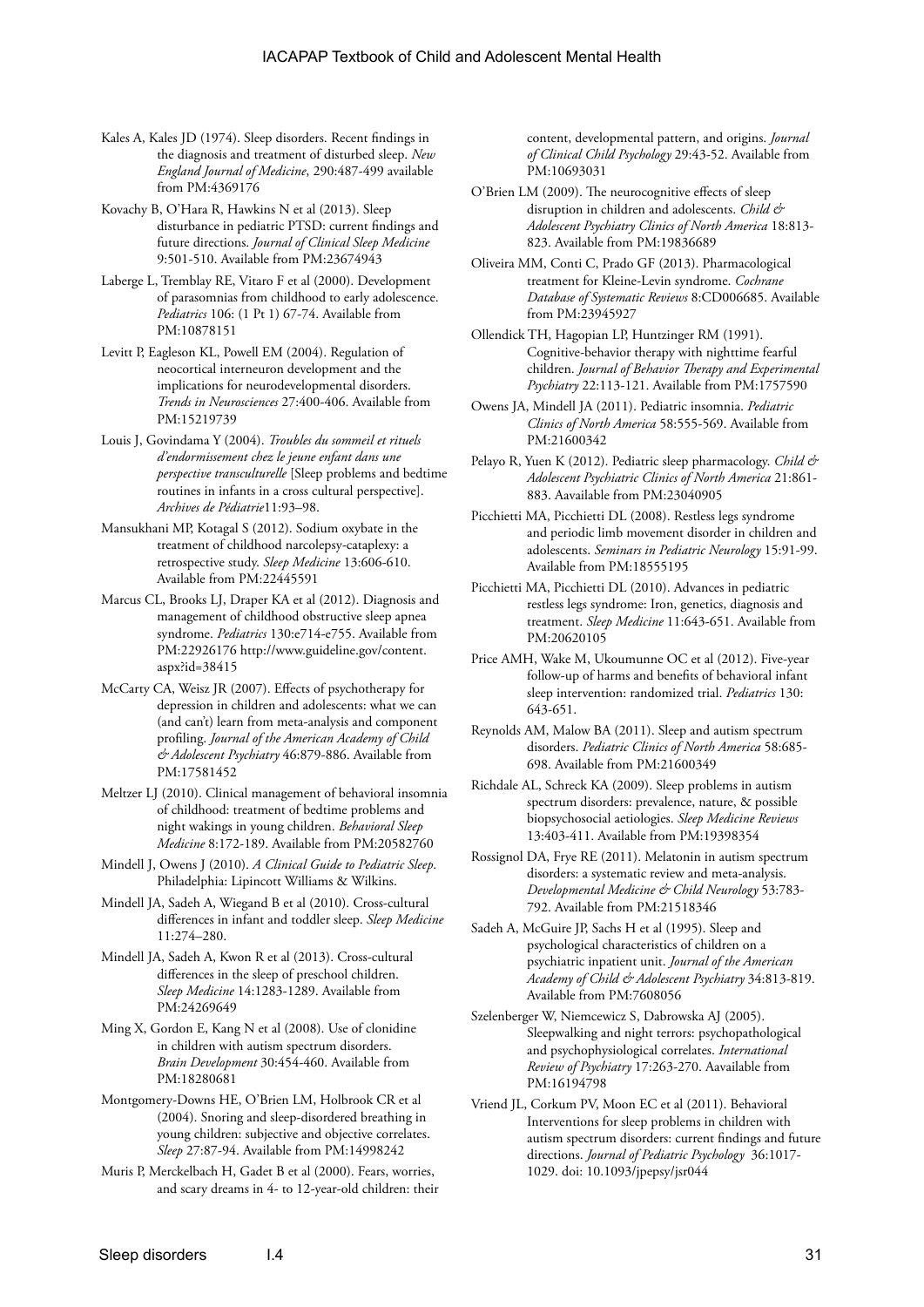# **Appendix I.4.1**

### **SELF-ASSESSMENT QUESTIONS**

#### *MCQ I.4.1 The first step in the treatment of pediatric insomnia…*

- 1. Is pharmacological
- 2. Includes a combination of sleep hygiene and behavioral treatment
- 3. Treatment is not necessary because this is a benign condition
- 4. Does not require preliminary diagnostic assessment
- 5. Includes melatonin

#### *MCQ I.4.2 Obstructive sleep apnea in children…*

- 1. Is uncommon
- 2. Does not require objective tools for diagnosis
- 3. Is always associated with obesity
- 4. Is always associated with dysmorphic features like microretrognathia (a developmental hypoplasia of the mandible in which the mandible is mislocalised posteriorly)
- 5. Is relatively common and requires a specific treatment

#### *MCQ I.4.3 Melatonin is indicated (choose one):*

- 1. In adolescents
- 2. In patients with intellectual disabilities with circadian delay
- 3. In young people with sleep onset difficulties
- 4. Only if first-line pharmacological treatment has failed
- 5. Only in children with multiple nocturnal awakenings

*MCQ I.4.4 The parents of an 11 year old boy report that he often appears tired despite sleeping through the night. On further questioning, parents report that lately the child has been unusually emotional and sad, cries often, lost interest in his favorite sport activity, his academic performance has declined and he is losing weight. Physical examination and basic laboratory testing are within normal limits. If polysomnography were performed, the most likely finding is:* 

- 1. Reduced sleep onset latency
- 2. Reduced REM latency
- 3. Reduced REM density
- 4. Increased total sleep time
- 5. Increased sleep efficiency

*MCQ I.4.5 A 7 year old child with separation anxiety struggles with frequent nightmares and resists going to bed every night. She often cries when parents leave the room, screams until they come and check on her, and goes to parents' bedroom when she wakes up in the middle of the night. The first line intervention for this child's sleeping problems would be…* 

- 1. An SSRI for separation anxiety
- 2. To allow the child to sleep in the parents' room
- 3. Behavioral interventions
- 4. Benzodiazepines
- 5. Watchful waiting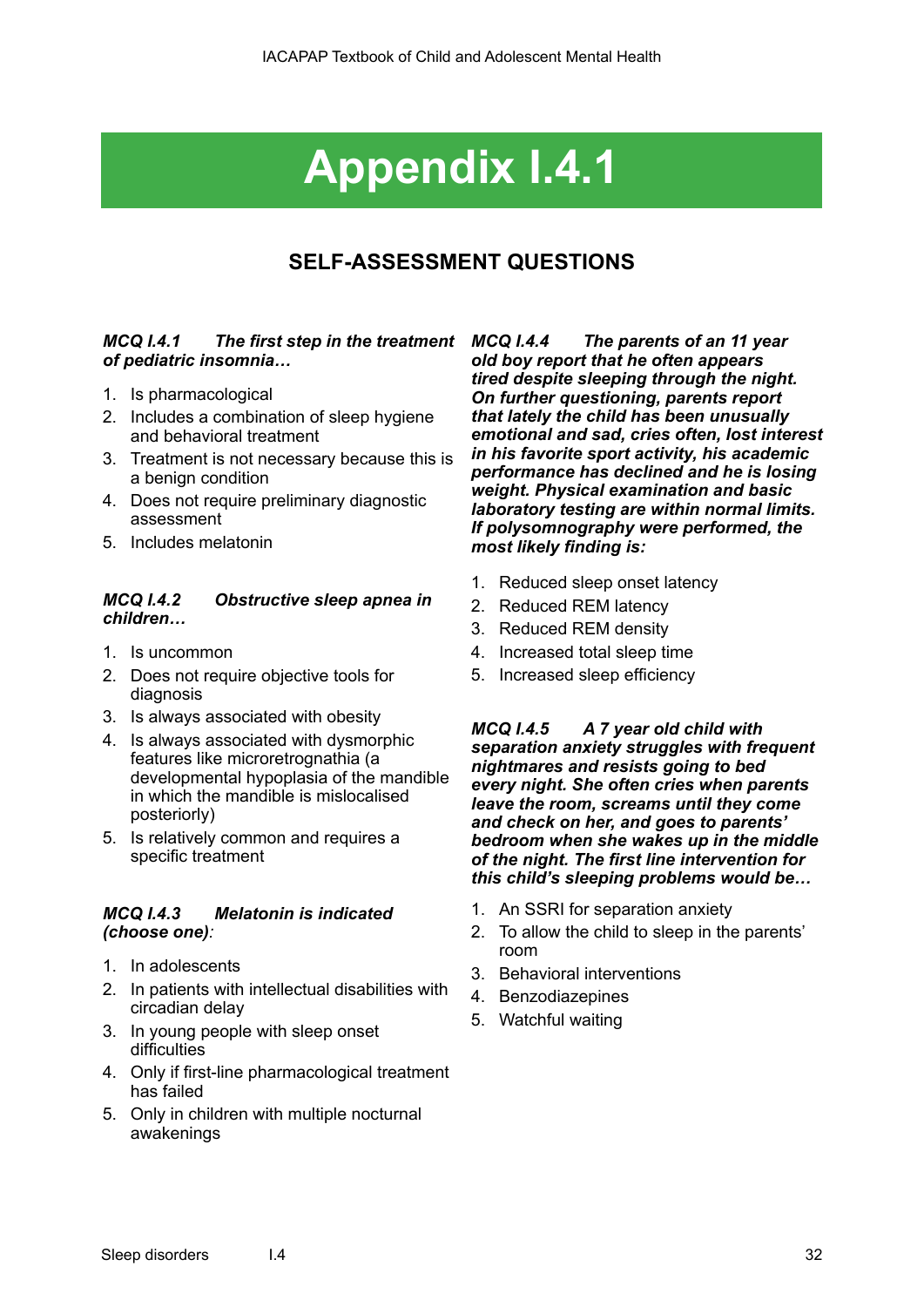#### *MCQ I.4.6 Which one of these medications is more effective in the treatment of insomnia in children with autism?*

- 1. Clonazepam
- 2. Chloral hydrate
- 3. Aripiprazole
- 4. Melatonin
- 5. Risperidone

*MCQ I.4.7 The parents of a 6 year old boy report that he snores loudly, has very restless sleep and episodes during which he stops breathing followed by gasping for air. He wets the bed nightly and has been irritable, aggressive and impulsive. His school teacher has mentioned that his concentration is poor and falls sleep in class often. What would you do to clarify the diagnosis?*

- 1. Monitor his sleep
- 2. Obtain an audio-video recording of his breathing during sleep
- 3. Obtain a neck x-ray
- 4. Conduct overnight polysomnography
- 5. Perform skin allergy tests

*MCQ I.4.8 A 10 year old girl was recently diagnosed with obstructive sleep apnea. Her parents asked your advice about treatment options. You explained the following treatments are being used for obstructive sleep apnea in children except:*

- 1. Adenotonsillectomy
- 2. Bariatric surgery
- 3. Continuous positive airway pressure therapy
- 4. Nasal steroids
- 5. Weight loss

#### *MCQ I.4.9 NREM parasomnias are…*

- 1. Characterized by partial awakening in the first few hours of sleep
- 2. Specific of adult patients
- 3. Specific of the first year of life
- 4. Gender specific
- 5. A type of epilepsy

#### *MCQ I.4.10 Which one of the factors listed below does not usually contribute to sleep disturbances in ADHD?*

- 1. Poor sleep practices (e.g., use of electronics before bedtime)
- 2. The effects of psychiatric comorbidities
- 3. Comorbid specific sleep disorders, such as circadian rhythm disorders
- 4. Anxiety about falling sleep
- 5. ADHD medication